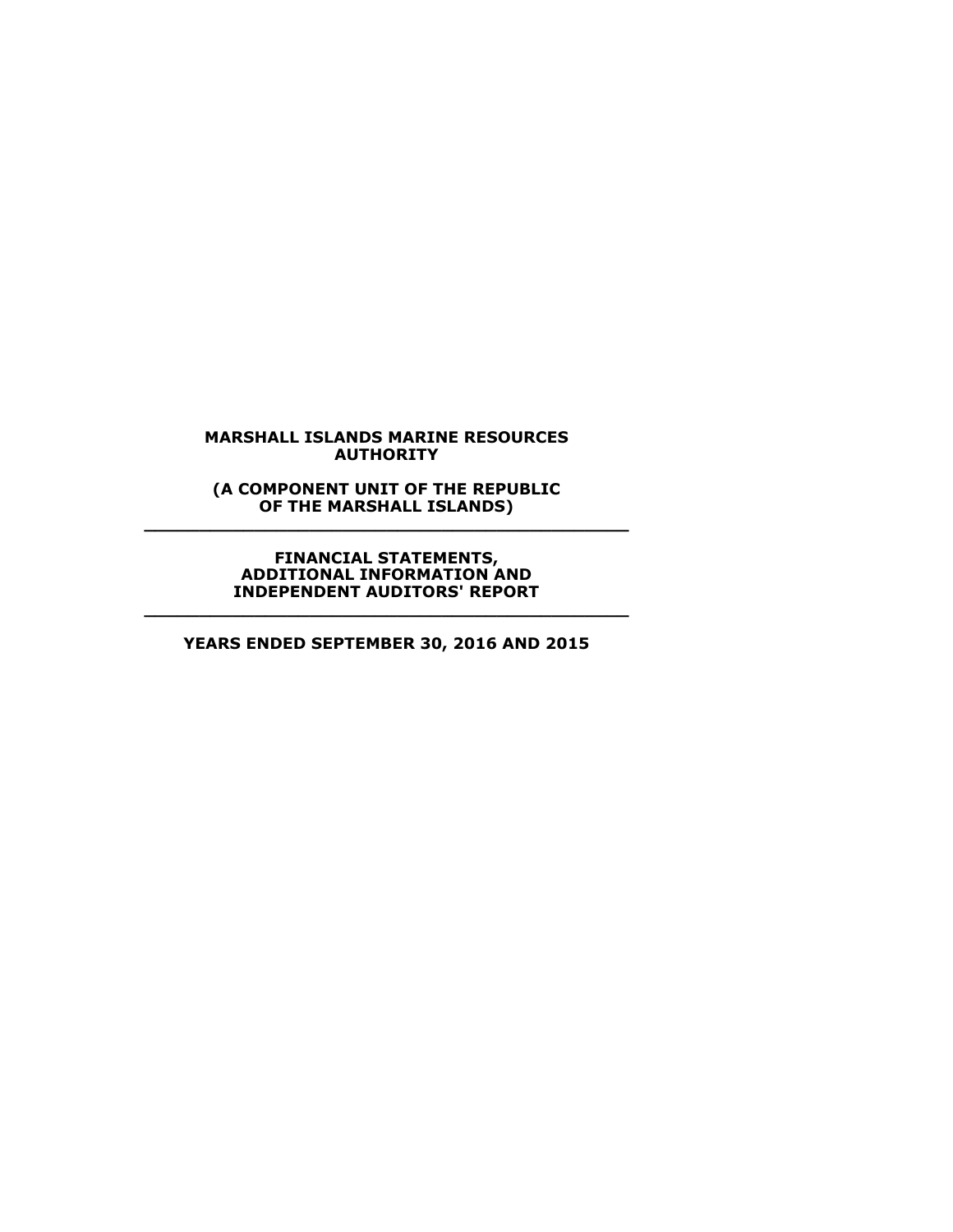Years Ended September 30, 2016 and 2015 Table of Contents

|     |                                                                                                                                                                                            | Page No.          |
|-----|--------------------------------------------------------------------------------------------------------------------------------------------------------------------------------------------|-------------------|
| I.  | INDEPENDENT AUDITORS' REPORT                                                                                                                                                               | 1                 |
| H.  | MANAGEMENT'S DISCUSSION AND ANALYSIS                                                                                                                                                       | 3                 |
| TH. | <b>FINANCIAL STATEMENTS</b>                                                                                                                                                                |                   |
|     | Statements of Net Position                                                                                                                                                                 | 10                |
|     | Statements of Revenues, Expenses and Changes in Net Position                                                                                                                               | 11                |
|     | Statements of Cash Flows                                                                                                                                                                   | $12 \overline{ }$ |
|     | Notes to Financial Statements                                                                                                                                                              | 13                |
| IV. | INDEPENDENT AUDITORS' REPORT ON COMPLIANCE WITH<br>LAWS AND REGULATIONS                                                                                                                    |                   |
|     | Independent Auditors' Report on Internal Control Over Financial<br>Reporting and on Compliance and Other Matters Based on an<br>Audit of Financial Statements Performed in Accordance with |                   |
|     | <b>Government Auditing Standards</b>                                                                                                                                                       | 24                |
|     | Schedule of Findings and Responses                                                                                                                                                         | 26                |
|     | Unresolved Prior Year Findings                                                                                                                                                             | 30                |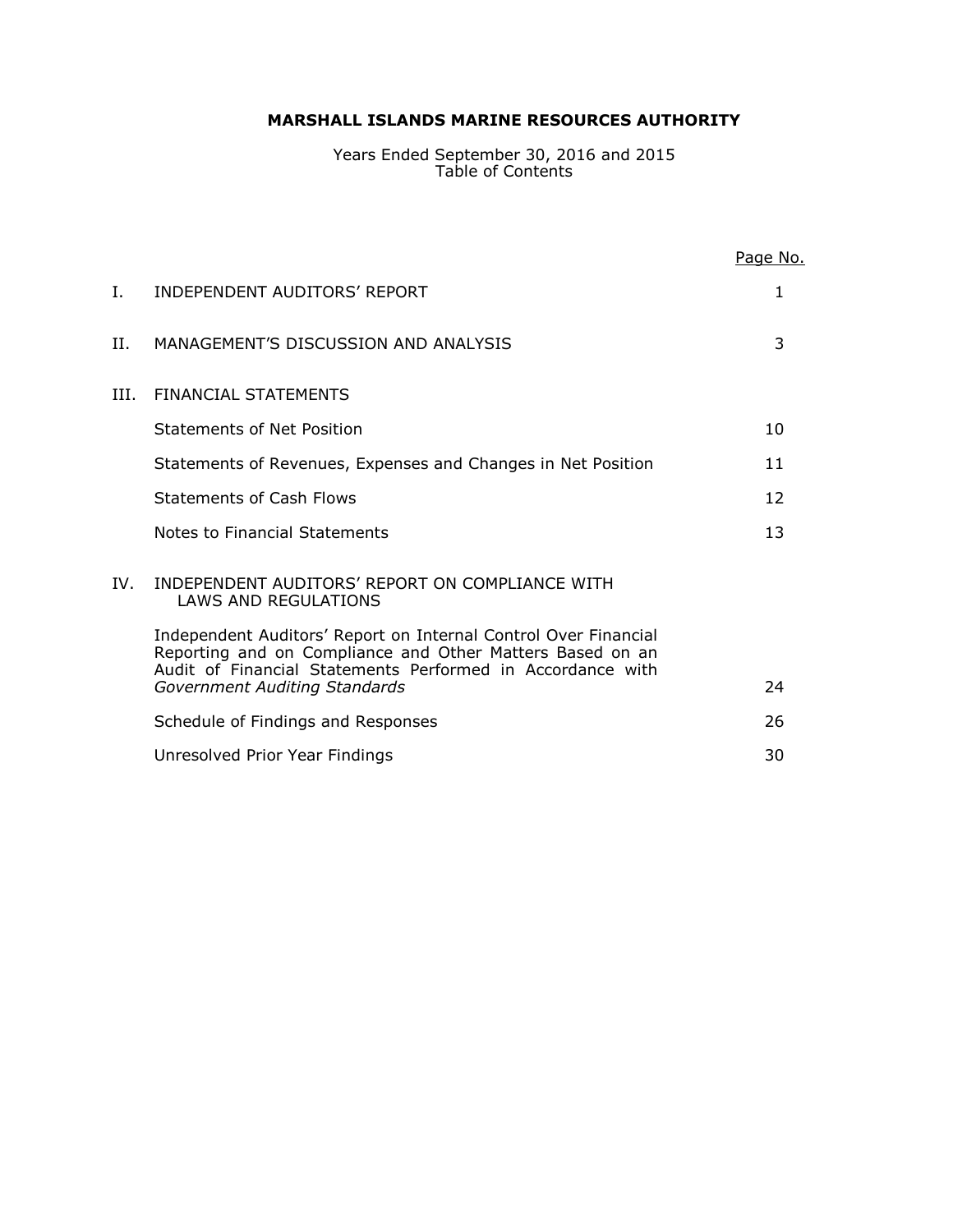# **Deloitte**.

Deloitte & Touche LLP 361 South Marine Corps Drive Tamuning, GU 96913  $IISA$ 

Tel: +1 (671) 646-3884 Fax:  $+1(671) 649-4265$ 

www.deloitte.com

# **INDEPENDENT AUDITORS' REPORT**

Board of Directors Marshall Islands Marine Resources Authority:

#### **Report on the Financial Statements**

We have audited the accompanying financial statements of the Marshall Islands Marine Resources Authority (MIMRA), a component unit of the Republic of the Marshall Islands, which comprise the statements of net position as of September 30, 2016 and 2015, and the related statements of revenues, expenses and changes in net position and of cash flows for the years then ended, and the related notes to the financial statements.

# *Management's Responsibility for the Financial Statements*

Management is responsible for the preparation and fair presentation of these financial statements in accordance with accounting principles generally accepted in the United States of America; this includes the design, implementation, and maintenance of internal control relevant to the preparation and fair presentation of financial statements that are free from material misstatement, whether due to fraud or error.

# *Auditors' Responsibility*

Our responsibility is to express an opinion on these financial statements based on our audits. We conducted our audits in accordance with auditing standards generally accepted in the United States of America and the standards applicable to financial audits contained in *Government Auditing Standards*, issued by the Comptroller General of the United States. Those standards require that we plan and perform the audit to obtain reasonable assurance about whether the financial statements are free from material misstatement.

An audit involves performing procedures to obtain audit evidence about the amounts and disclosures in the financial statements. The procedures selected depend on the auditor's judgment, including the assessment of the risks of material misstatement of the financial statements, whether due to fraud or error. In making those risk assessments, the auditor considers internal control relevant to the entity's preparation and fair presentation of the financial statements in order to design audit procedures that are appropriate in the circumstances, but not for the purpose of expressing an opinion on the effectiveness of the entity's internal control. Accordingly, we express no such opinion. An audit also includes evaluating the appropriateness of accounting policies used and the reasonableness of significant accounting estimates made by management, as well as evaluating the overall presentation of the financial statements.

We believe that the audit evidence we have obtained is sufficient and appropriate to provide a basis for our audit opinion.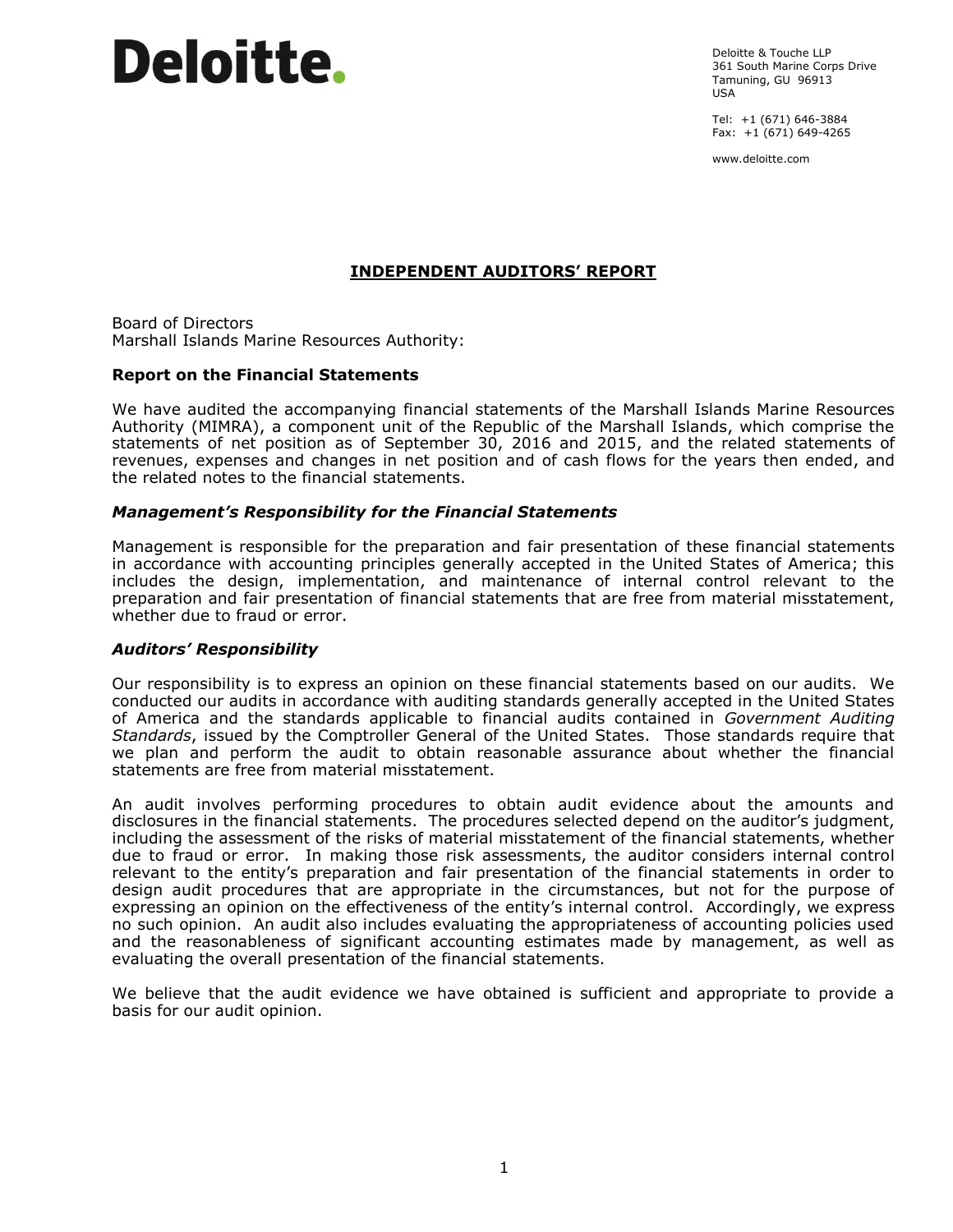# Deloitte.

# *Opinion*

In our opinion, the financial statements referred to above present fairly, in all material respects, the financial position of the Marshall Islands Marine Resources Authority as of September 30, 2016 and 2015, and the results of its operations and its cash flows for the years then ended in accordance with accounting principles generally accepted in the United States of America.

# *Other Matters*

#### *Required Supplementary Information*

Accounting principles generally accepted in the United States of America require that the management's discussion and analysis on pages 3 to 9 be presented to supplement the financial statements. Such information, although not a part of the financial statements, is required by the Governmental Accounting Standards Board who considers it to be an essential part of financial reporting for placing the financial statements in an appropriate operational, economic, or historical context. We have applied certain limited procedures to the required supplementary information in accordance with auditing standards generally accepted in the United States of America, which consisted of inquiries of management about the methods of preparing the information and comparing the information for consistency with management's responses to our inquiries, the financial statements, and other knowledge we obtained during our audit of the financial statements. We do not express an opinion or provide any assurance on the information because the limited procedures do not provide us with sufficient evidence to express an opinion or provide any assurance.

# **Other Reporting Required by** *Government Auditing Standards*

In accordance with *Government Auditing Standards*, we have also issued our report dated June 20, 2017, on our consideration of MIMRA's internal control over financial reporting and on our tests of its compliance with certain provisions of laws, regulations, contracts, and grant agreements and other matters. The purpose of that report is to describe the scope of our testing of internal control over financial reporting and compliance and the results of that testing, and not to provide an opinion on internal control over financial reporting or on compliance. That report is an integral part of an audit performed in accordance with *Government Auditing Standards* in considering MIMRA's internal control over financial reporting and compliance.

Harlell

June 20, 2017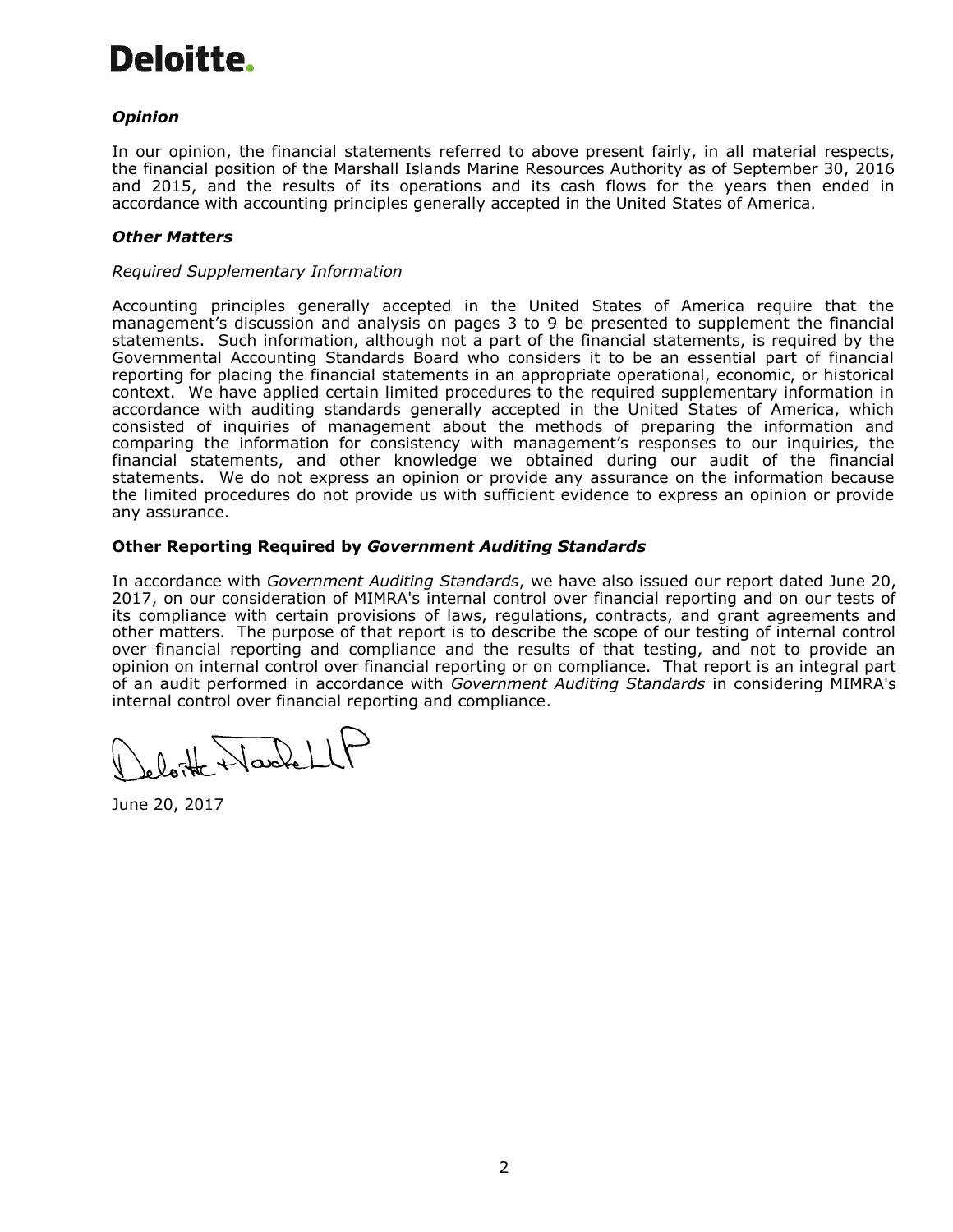Management's Discussion and Analysis September 30, 2016 and 2015

This section of the Marshall Islands Marine Resources Authority (MIMRA) annual financial report presents our discussion and analysis of MIMRA's financial performance for the fiscal year ending September 30, 2016. Please read it and verify any clarification to the financial statements, which follow this section. The below table summarizes the financial condition and operations of MIMRA for fiscal years 2016, 2015 and 2014.

 $0/2$ 

#### Statements of Net Position

|                                                                                                  | 2016                                   | 2015                                 | Change                  | 2014                                            |
|--------------------------------------------------------------------------------------------------|----------------------------------------|--------------------------------------|-------------------------|-------------------------------------------------|
| ASSETS:<br>Current and other assets<br>Capital assets<br>Investment in stock<br>Investment in JV | \$35,141,562<br>1,183,609<br>5,298,919 | \$32,741,649<br>202,955<br>4,811,417 | 7%<br>483%<br>0%<br>10% | \$19,662,248<br>206,048<br>980,000<br>4,550,922 |
| Total assets                                                                                     | \$41,624,090                           | \$37,756,021                         | 10%                     | \$25,399,218                                    |
| LIABILITIES:<br><b>Current liabilities</b>                                                       | \$<br>394,715                          | $$^{\circ}$<br>508,003               | $(22\%)$                | 735,196<br>$$^{\circ}$                          |
| <b>NET POSITION:</b><br>Net investment in capital assets<br>Restricted<br>Unrestricted           | 1,183,609<br>433,049<br>39,612,717     | 202,955<br>37,045,063                | 483%<br>100%<br>7%      | 206,048<br>24,457,974                           |
| Total net position                                                                               | 41,229,375                             | 37,248,018                           | 11%                     | 24,664,022                                      |
|                                                                                                  | \$41,624,090                           | \$37,756,021                         | 10%                     | \$25,399,218                                    |
| Statements of Revenue, Expenses, and Changes in Net Position                                     |                                        | $\frac{0}{0}$                        |                         |                                                 |
|                                                                                                  | 2016                                   | 2015                                 | Change                  | 2014                                            |
| <b>REVENUES:</b><br>Operating revenues<br>Non-operating revenues                                 | \$31,666,145<br>2,122,087              | \$31,569,468<br>608,612              | 0.3%<br>249%            | \$19,815,209<br>1,355,891                       |
| Total revenues                                                                                   | 33,788,232                             | 32,178,080                           | 5%                      | 21,171,100                                      |
| <b>EXPENSES:</b><br>Operating expenses<br>Non-operating expenses                                 | 3,520,937<br>26,285,938                | 3,821,084<br>15,773,000              | (8%)<br>67%             | 2,708,186<br>11,549,000                         |
| Total expenses                                                                                   | 29,806,875                             | 19,594,084                           | 52%                     | 14,257,186                                      |
| Changes in net position                                                                          | 3,981,357                              | 12,583,996                           | (68%)                   | 6,913,914                                       |
| Net position at beginning of year                                                                | 37,248,018                             | 24,664,022                           | 51%                     | 17,750,108                                      |
| Net position at end of year                                                                      | \$41,229,375                           | \$37,248,018                         | 11%                     | \$24,664,022                                    |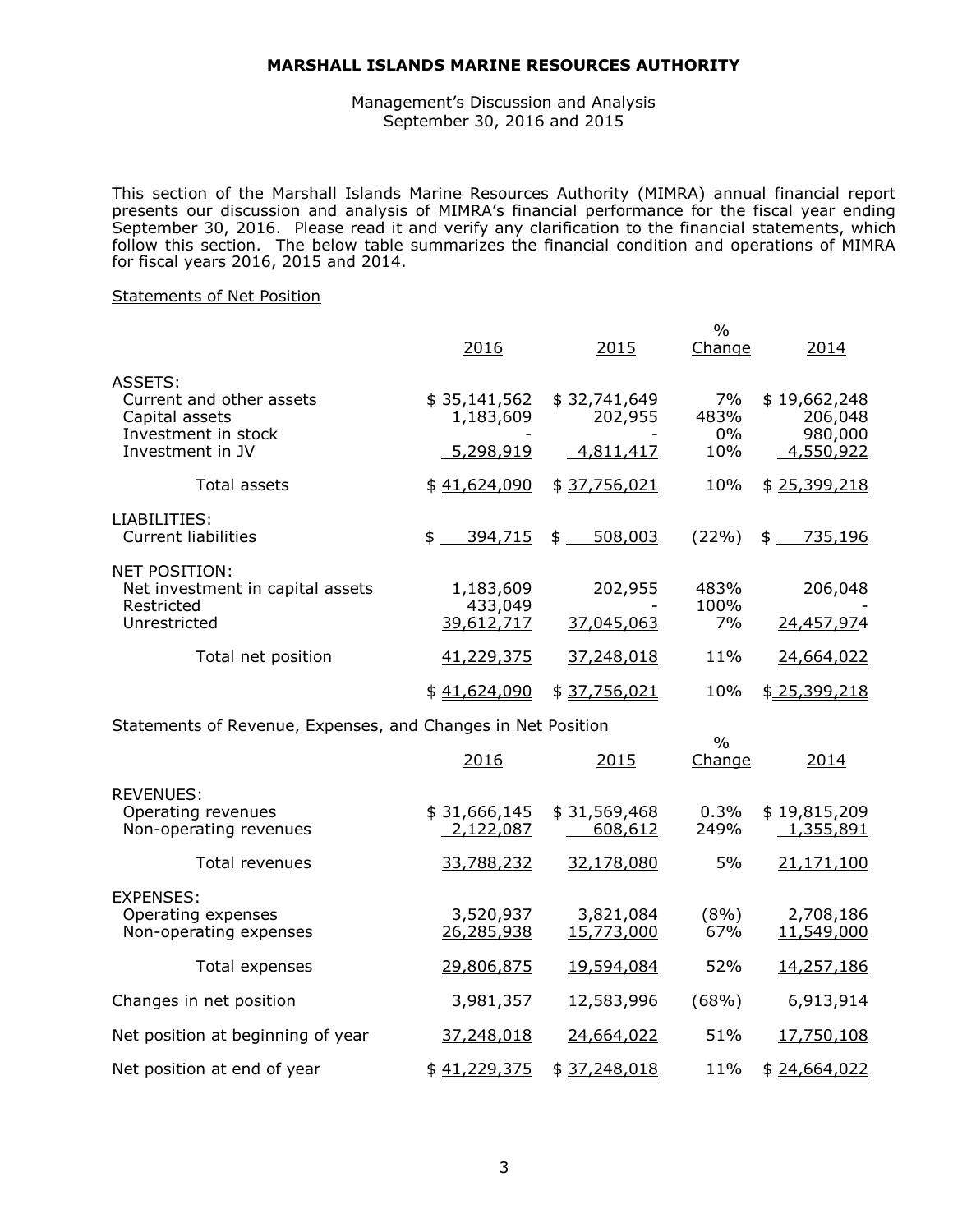Management's Discussion and Analysis, Continued September 30, 2016 and 2015

Management's Discussion and Analysis for the year ended September 30, 2015 is set forth in MIMRA's report on the audit of financial statements, which is dated July 13, 2016. That Management's Discussion and Analysis explains the major factors impacting 2015 financial statements and can be obtained from MIMRA's Administrator via the contact information on page 9.

#### **Overall analysis**

In FY2016, operating revenues increased by \$96,677 or 0.3% compared with FY2015; and, for FY2015, operating revenues increased by \$11,754,259 or 59% compared with FY2014. For FY2016, all revenue generated has increased except for fishing rights, observer fees, fishing violation fines and other operating revenues. Fishing rights (income from Japan Bilateral, U.S. Treaty & FSM Arrangement) decreased due to US Treaty share taken as fishing rights in FY2015 when they should have been fishing days revenue; hence, Vessel Day Scheme (VDS) revenue increased by \$8,763,056 or 58%; licensing and registration fees increased by \$581,488 or 36%; and transshipment fees increased by \$122,000 or 18%. On the other hand, observer fees decreased by \$103,379 or 16%; fishing violation fines decreased by \$2,855,000 or 88%; and other operating revenues decreased by \$356,053 or 84%. Boat chartering fees remained at \$700,000 for each respective year.

MIMRA was able to collect fishing fines during FY2016 for violations in the access agreement amounting to \$380,000, 88% lower compared with \$3,235,000 in FY2015. VDS revenues boosted total revenue generated by MIMRA during the current year in the amount of \$23,991,991, from \$15,228,935 in FY2015, an increase of 58% compared to the 25% increase in FY2015 versus FY2014.

Total fishing vessels (purse seiners, carriers and bunker vessels) transshipped in the RMI port during the current year was 706 boats, which is 43 boats more than in FY2015 with 663 boats and higher than FY2014, which has 531 boats.

For the current year, Korea registered 32 boats (FY2015: 5 boats); Taiwan 28 boats (FY2015: 25 boats); China 0 boats (FY2015: 5 boats); New Zealand 0 boats (FY2015: 2 boats); Shanghai Kaichuang (China) 2 boats (FY2015: 2 boats); and Japan 30 boats (FY2015: 0 boats). The above also purchased fishing days from MIMRA for 869 days amounting to \$6,688,000. Domestic companies like Koo's Fishing (*4 boats)*, Marshall Islands Fishing Corporation (*1 boat)*, and Pan Pacific Fishing (**3** *boats)* had the same number of boats registered in FY 2015 except for Central Pacific Fishing that transferred the registration of their boats to FSM. Domestic-based companies also bought fishing days from MIMRA as follows: Koo's Fishing - 600 days for \$3,600,000; Marshall Islands Fishing Corporation - 150 days for \$900,000; and Pan Pacific Fishing – 450 days for \$2,700,000. The above made a significant impact on the overall revenue picture of MIMRA for the current year. Another domestic-based company, Marshall Islands Fishing Venture (MIFV), registered long-line boats with same rates as in previous years for \$304,000. Parties to the Nauru Agreement (PNA) pooling and FSMA traded days share also boosted MIMRA revenue by \$5,442,381. Carriers and bunkers also contributed \$668,788 to the total revenue of MIMRA. Overall, total revenues of \$33,788,232 (including non-operating) exceeded estimated revenues by \$8,788,232 against the budgeted collection of \$25,000,000 for FY2016.

For FY2016, total operating expenses was \$3,520,937, \$421,582 (12%) of which pertains to World Bank project expenses for operations and surveillance. Total operating expenses decreased by \$300,127 or 8% compared with FY2015. As stated, \$421,582 is a World Bank project expense; thus, the net operating expenses for MIMRA operations was \$3,099,355, which increased by 9% compared with the operating expenses in FY2015 amounting to \$2,841,084, net of the impairment provision of \$980,000 for MIMRA's investment in stocks of an affiliate, which is a non-recurring expense. Therefore, the 9% increase in FY2016 operating expenses related to MIMRA operations is less than the 13% budgeted increase in operating expenses for FY2016. The significant factor for the increase pertains to the PNA administrative fee.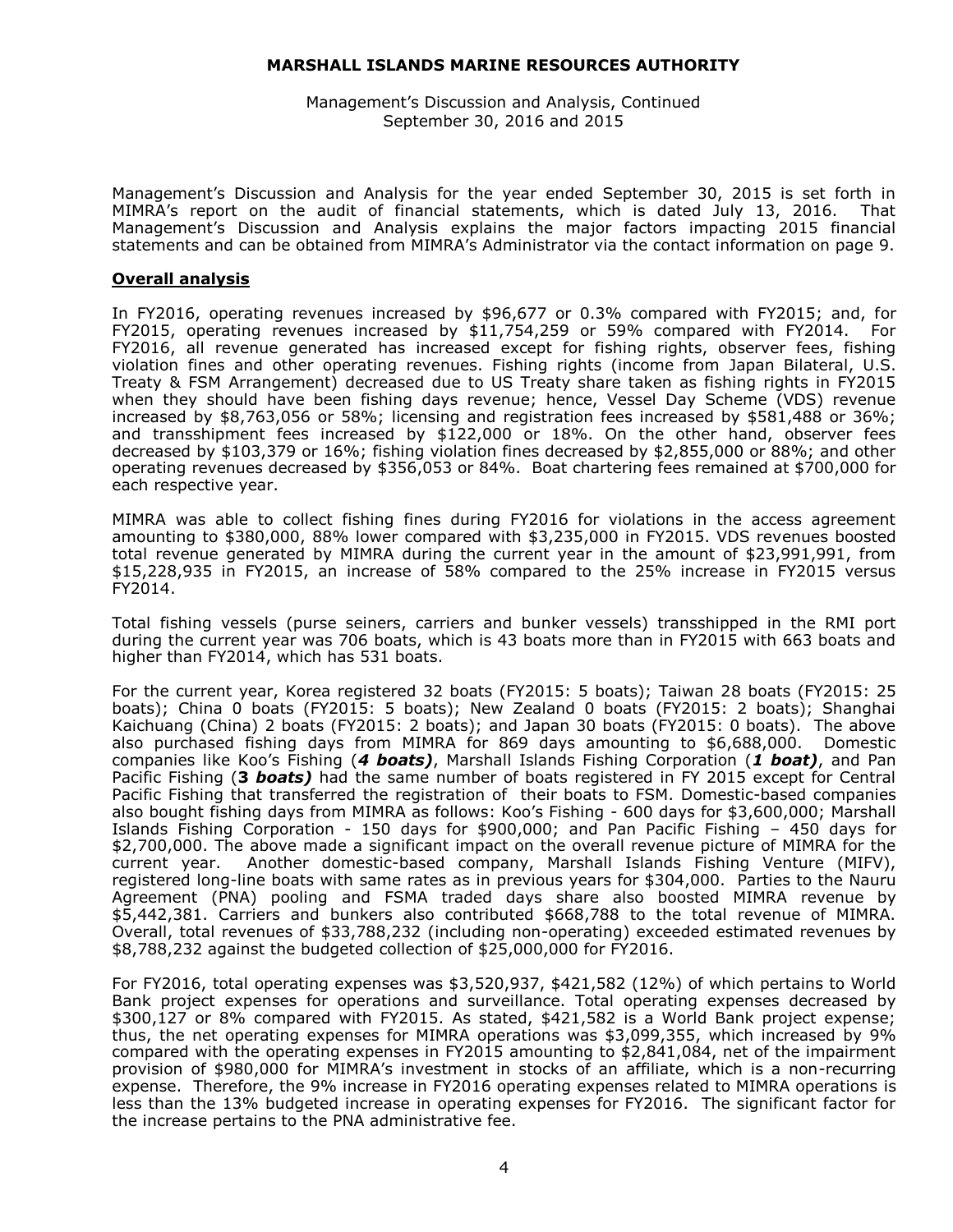Management's Discussion and Analysis, Continued September 30, 2016 and 2015

Even with the increase in operating expenses, MIMRA's operations in FY2016 still resulted in an operating income of \$28,145,208 which is higher by \$396,824 or 1% compared with the operating income in FY2015 of \$27,748,384. Net non-operating expenses of \$24,163,851 decreased MIMRA's results of operations for FY2016. Change in net position for FY2016 decreased by \$8,602,639, compared with the increase of \$5,670,082 for FY2015.

MIMRA's financial condition as shown by the change in net position at end of the year shows an overall increase of 11% compared to FY2015. The change during the current year is 40% lower compared to FY2014.

Management's Discussion and Analysis for the year ended September 30, 2015 is set forth in MIMRA's report on the audit of financial statements, which is dated July 13, 2016. That Management's Discussion and Analysis explains the major factors impacting the 2015 financial statements and can be obtained from MIMRA's Administrator via the contact information on page 9.

# **Fund Analysis**

At the end of FY2016, MIMRA's combined fund (Savings and Current Account) amounted to \$30,602,638, which was an 11% increase compared to \$27,578,920 at the end of FY2015. The increase can be attributed to the increase in collection from VDS revenue and income from fishing rights amounting to \$26,970,078 in FY2016 compared to \$24,406,606 in FY2015, or an  $11\%$ increase. Equity earnings from the joint venture amounting to \$794,704, grants amounting to \$865,468 and interest income amounting to \$441,615 also added to the overall funds generated during the current year FY2016. Transfer payments to RepMar were \$26,285,938 in FY2016 compared to \$15,773,000 in FY2015.

#### **Budget Variances**

Actual total revenues, including both operating and non-operating revenues, generated during the current FY2016 was \$33,788,232 compared to the budgeted total revenues for FY2016 of \$25,000,000. The result was favorable by as much as \$8,788,232 or 35% compared to the final budget of the same year. Actual expenses, including transfers out to RepMar, and other contributions for FY2016 amounted to \$29,806,875 compared to the budget of \$24,276,990, which represents unfavorable variance of \$5,529,885 or 23%.

# **Capital Assets**

At the end of the FY2016, MIMRA has a net investment in capital assets of \$1,183,609. The increase of 483% from FY2015 was due to the increase in non-depreciable capital assets of \$878,500. Non-depreciable capital assets pertain to the purchase of the PNA Office Headquarters amounting to \$500,000 and initial payment for the construction of the MIMRA building amounting to \$378,500. This increase indicates that MIMRA capital assets are on the positive side and hopefully will be maintained. (See table below).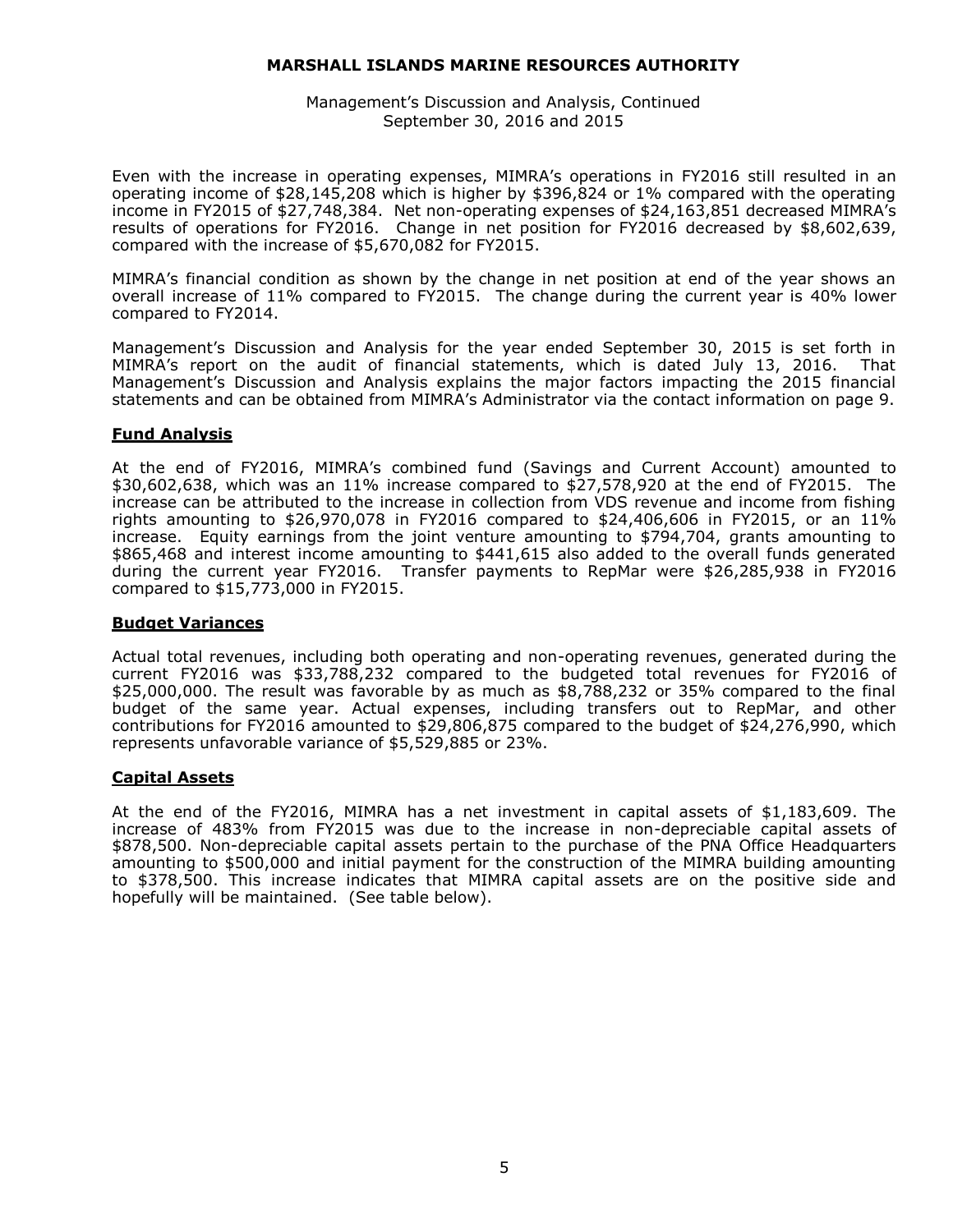Management's Discussion and Analysis, Continued September 30, 2016 and 2015

|                                                                                                                       | <u> 2016</u>                                                       | <u> 2015</u>                                                          | 2014                                                         |
|-----------------------------------------------------------------------------------------------------------------------|--------------------------------------------------------------------|-----------------------------------------------------------------------|--------------------------------------------------------------|
| Buildings and improvements<br>Equipment improvements<br>Vehicles<br>Equipment<br>Furniture and fixtures<br>Motorboats | \$<br>210,874<br>93,965<br>167,480<br>523,480<br>43,218<br>122,962 | \$<br>176,367 \$<br>70,395<br>170,485<br>451,886<br>36,564<br>118,002 | 176,367<br>26,696<br>170,485<br>390,107<br>35,351<br>118,002 |
| Less: accumulated depreciation                                                                                        | 1,161,979<br>856,870                                               | 1,023,699<br>820,744                                                  | 917,008<br>710,960                                           |
| Construction-in-progress                                                                                              | 305,109<br>878,500                                                 | 202,955                                                               | 206,048                                                      |
| <b>Net</b>                                                                                                            |                                                                    | $$1,183,609$ $$202,955$                                               | \$<br>206,048                                                |
| Fiscal Year 2016 major capital asset additions include:                                                               |                                                                    |                                                                       |                                                              |
| 1. Buildings and improvements<br>2. Equipment improvements<br>3. Vehicles<br>4 Equinment                              | \$                                                                 | 34,507<br>23,570<br>63,990<br><b>75 ROA</b>                           |                                                              |

| 4. Equipment              | 75,894  |
|---------------------------|---------|
| 5. Furniture and fixtures | 6,654   |
| 6. Motorboats             | 4,960   |
|                           | 209,575 |

For additional information concerning capital assets, please see note 5 to the financial statements.

**COMPARATIVE REVENUE - FY 2016 VS FY 2015 VS FY 2014**

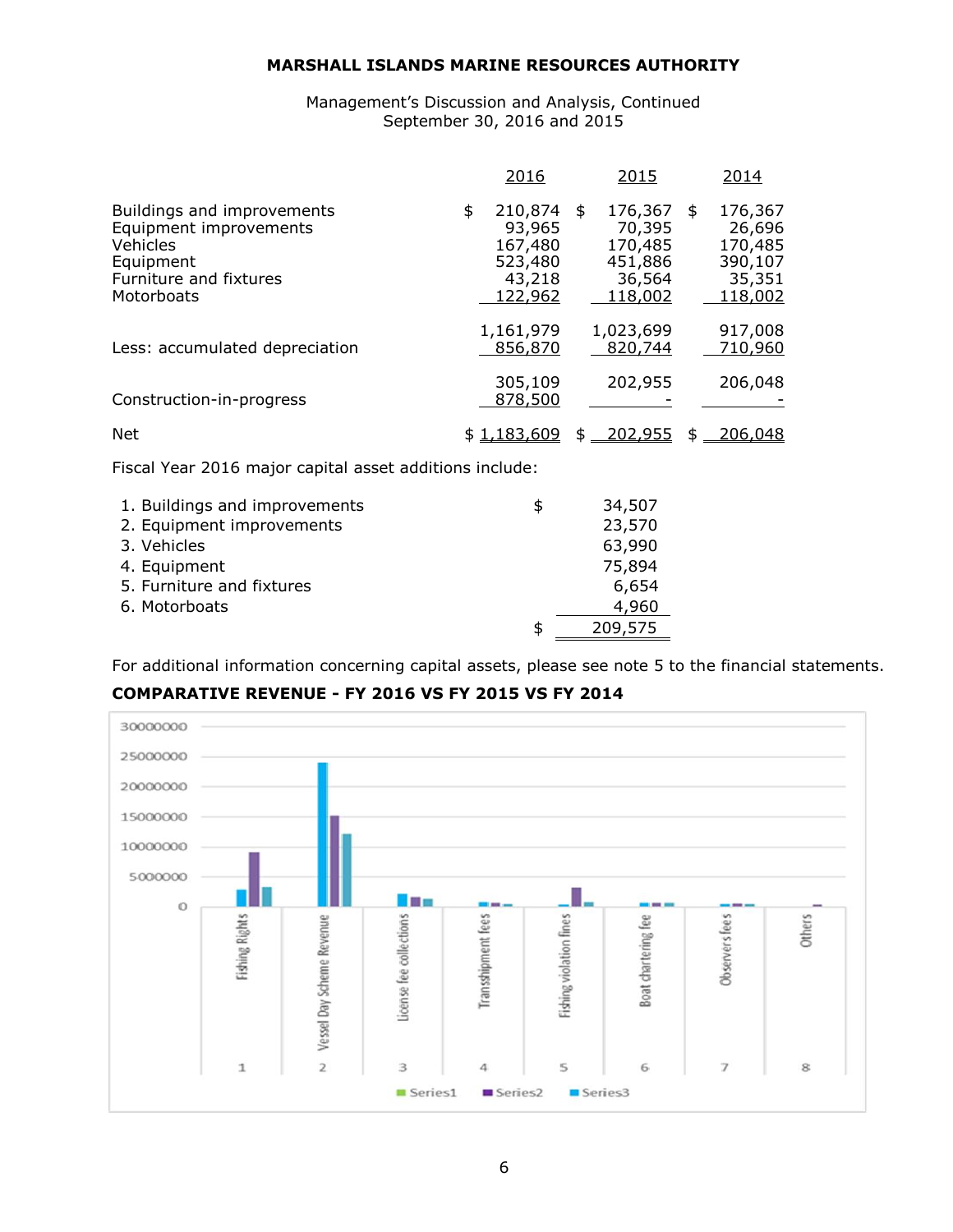Management's Discussion and Analysis, Continued September 30, 2016 and 2015

|                                       | 2016         | 2015             | 2014         |
|---------------------------------------|--------------|------------------|--------------|
| Vessel Day Scheme Revenue             | \$23,991,991 | \$15,228,935     | \$12,171,596 |
| Fishing rights                        | 2,978,087    | 9,177,671        | 3,383,643    |
| Licensing and registration fees       | 2,202,988    | 1,621,500        | 1,363,549    |
| Transshipment fees                    | 799,000      | 677,000          | 547,000      |
| Boat charter fees                     | 700,000      | 700,000          | 700,000      |
| Observer fees                         | 544,040      | 647,419          | 561,924      |
| Fishing violation fines               | 380,000      | 3,235,000        | 825,000      |
| Other                                 | 70,039       | 426,092          | 146,523      |
|                                       | 31,666,145   | 31,713,617       | 19,699,235   |
| Recovery of (allowance for) bad debts |              | <u>(144,149)</u> | 115,974      |
| Net operating revenues                | \$31,666,145 | \$31,569,468     | \$19,815,209 |
| Overall Change FY2016 vs FY2015       | 96,677       | 0.31%            |              |

# **COMPARATIVE OPERATING EXPENSES (2016-2014)**

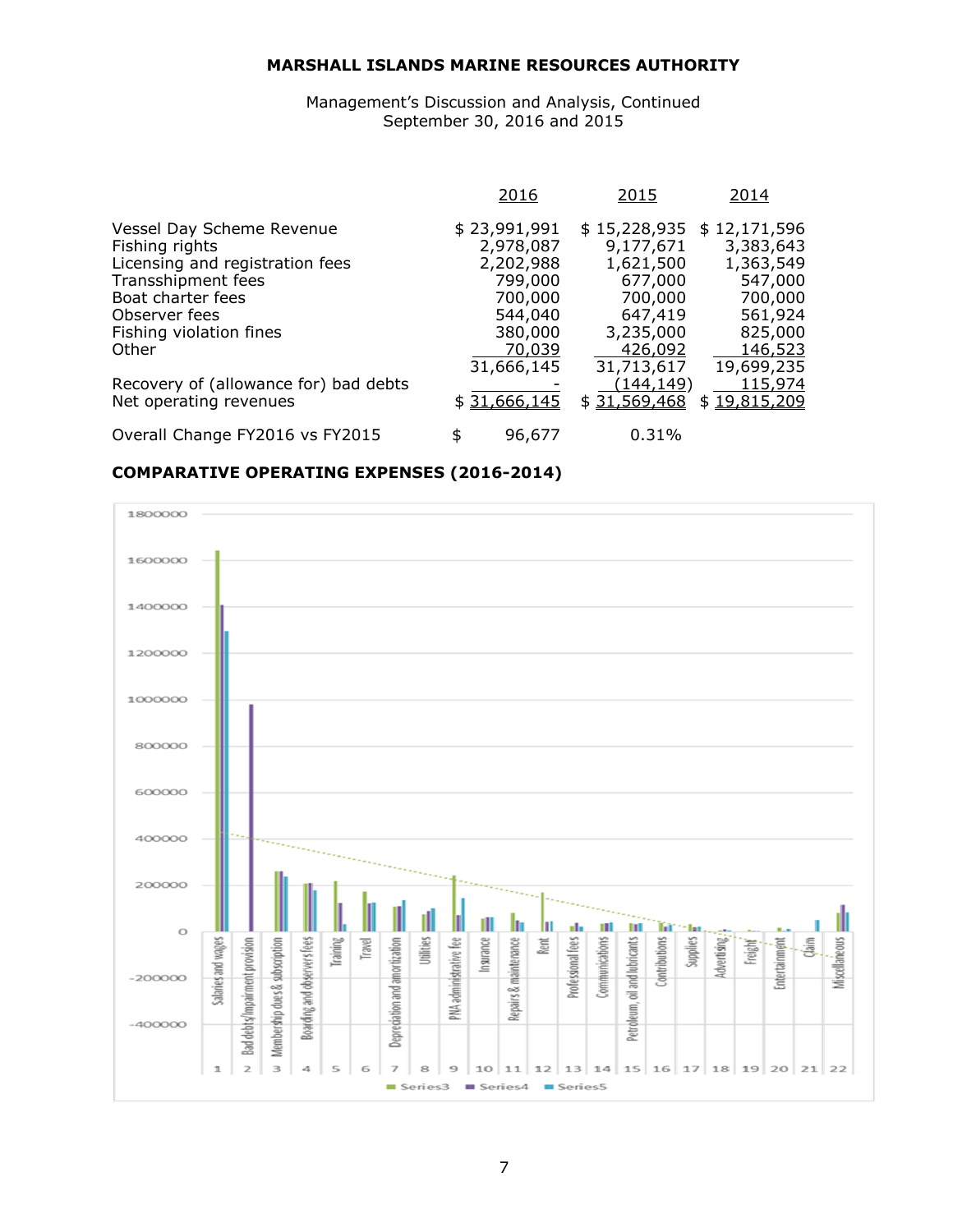Management's Discussion and Analysis, Continued September 30, 2016 and 2015

|                                                                                                                                                                                                                                                                                                                                                                                                                                                             | 2016                                                                                                                                                                                                           | <u> 2015</u>                                                                                                                                                                                                                    | 2014                                                                                                                                                                                                                    |
|-------------------------------------------------------------------------------------------------------------------------------------------------------------------------------------------------------------------------------------------------------------------------------------------------------------------------------------------------------------------------------------------------------------------------------------------------------------|----------------------------------------------------------------------------------------------------------------------------------------------------------------------------------------------------------------|---------------------------------------------------------------------------------------------------------------------------------------------------------------------------------------------------------------------------------|-------------------------------------------------------------------------------------------------------------------------------------------------------------------------------------------------------------------------|
| Salaries and wages<br>Membership dues and subscriptions<br>PNA administrative fee<br>Training<br>Boarding and observer fees<br>Travel<br>Rent<br>Depreciation and amortization<br>Repairs and maintenance<br>Utilities<br>Insurance<br>Contributions<br>Petroleum, oil and lubricants<br>Communications<br><b>Supplies</b><br>Professional fees<br>Entertainment<br>Freight<br>Advertising<br>Impairment provision for investment<br>Claim<br>Miscellaneous | \$1,642,751<br>261,329<br>242,265<br>218,552<br>207,640<br>173,553<br>168,885<br>107,421<br>82,433<br>74,703<br>58,010<br>38,517<br>36,316<br>34,025<br>33,381<br>25,000<br>18,227<br>9,057<br>6,747<br>82,125 | \$1,409,738<br>261,325<br>71,433<br>124,500<br>210,820<br>121,431<br>42,257<br>109,784<br>48,629<br>89,567<br>62,635<br>23,460<br>32,283<br>37,394<br>20,789<br>39,000<br>4,096<br>4,989<br>10,804<br>980,000<br><u>116,150</u> | \$1,296,812<br>237,785<br>143,972<br>33,182<br>178,712<br>126,258<br>44,458<br>135,634<br>40,355<br>102,298<br>63,255<br>29,642<br>36,290<br>41,136<br>21,457<br>23,000<br>12,234<br>3,483<br>5,125<br>50,000<br>83,098 |
| Operating expenses                                                                                                                                                                                                                                                                                                                                                                                                                                          | \$3,520,937                                                                                                                                                                                                    | \$3,821,084                                                                                                                                                                                                                     | \$2,708,186                                                                                                                                                                                                             |
| Overall change for FY2016 compared<br>to FY2015                                                                                                                                                                                                                                                                                                                                                                                                             | (300, 147)<br>\$                                                                                                                                                                                               | $(8\%)$                                                                                                                                                                                                                         |                                                                                                                                                                                                                         |

#### **Economic Factors and Next year Budgets and Rates**

Budget has been formulated and approved by the MIMRA Board for FY2017. Projected revenues both operating and non-operating revenues, is \$30,405,500, while projected expenses, including transfer payments to RepMar, is \$29,260,834 (\$25,000,000 for RMI General Fund). No increase provided in the operating expenses projection (20% of projected operating expenses is World Bank Project related as budgeted). The 15% across the board increase approved by the MIMRA Board will still be effected for contract renewals and new contracts during FY2017. Travel expenses, both international and domestic, will depend on how it will be funded, but for those unfunded trips, MIMRA will shoulder the cost. Some domestic travel covered by grants that were approved and released to MIMRA in previous years, will be used during FY2017. For international travel, internal agreement by management for such shall be limited to externally funded travel unless, in certain cases, where MIMRA shall match the travel expenses and, in cases, where it is necessary that MIMRA must fund the travel. Supplemental budget amounting to \$1,650,000 for FY2017 has also been approved. This includes PNA building renovation of \$100,000 and sea patrol surveillance of \$100,000.

The continuing up and down prices of fuel in the world market also affected the Marshall Islands. Marshall Islands still has the highest fuel prices in the Micronesia region by at least a little over 30% of the pump prices, even if the prices went down. Commodities in the islands continue to have high prices compared to that in the previous years, including the cost of utilities. MIMRA's cost saving and conservation measures adopted in FY2011 will continue to be adopted in the formulation for the FY2017 budget. As mentioned above, salaries and wages has an approved 15% increase across the board, by the MIMRA Board of Directors. Some positions are still to be filled thus budget for new hires is also provided.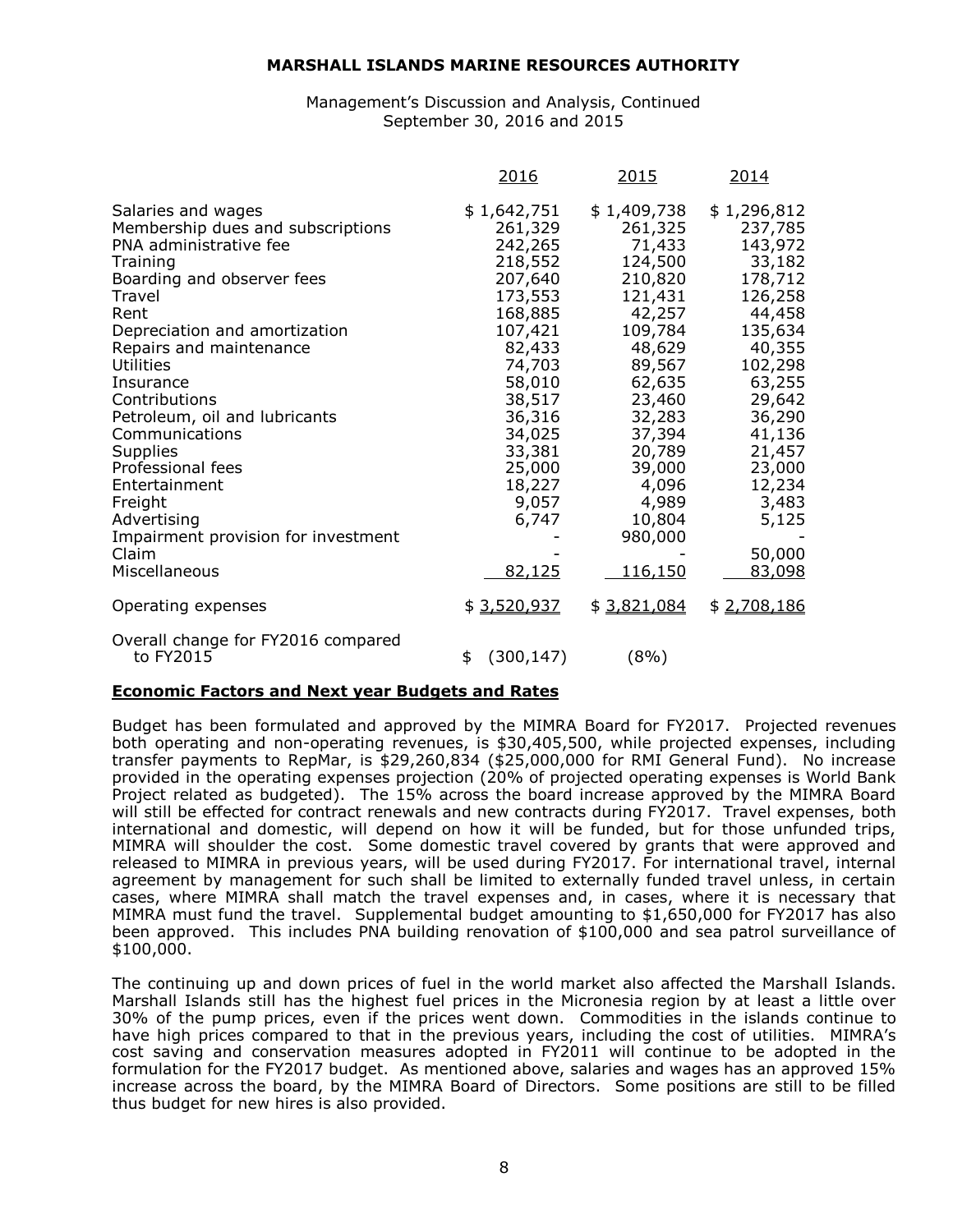#### Management's Discussion and Analysis, Continued September 30, 2016 and 2015

Though climate change is continuing factor that would affect MIMRA's revenue generation, FAD closure is also an aspect that affects the revenue collection of MIMRA, especially on the transshipment revenue. Because FAD closure, such means fewer boats berthing in Majuro. Bilateral Agreements between MIMRA and Japan, Korea and Taiwan have been signed and would definitely help in the increase of revenue for FY2017. Fishing Vessel Days sales is also one factor that will boost the revenue for MIMRA in the next year.

#### **Contacting MIMRA's financial management**

This financial report is designed to provide our beneficiaries and others a general overview of MIMRA's finances and to demonstrate its accountability for the money it collects. If you have questions about this report or need additional financial information, contact the Administrator, P.O. Box 175, Majuro, MH 96960 or via e-mail at [mimra.@ntamar.net](mailto:mimra.@ntamar.net)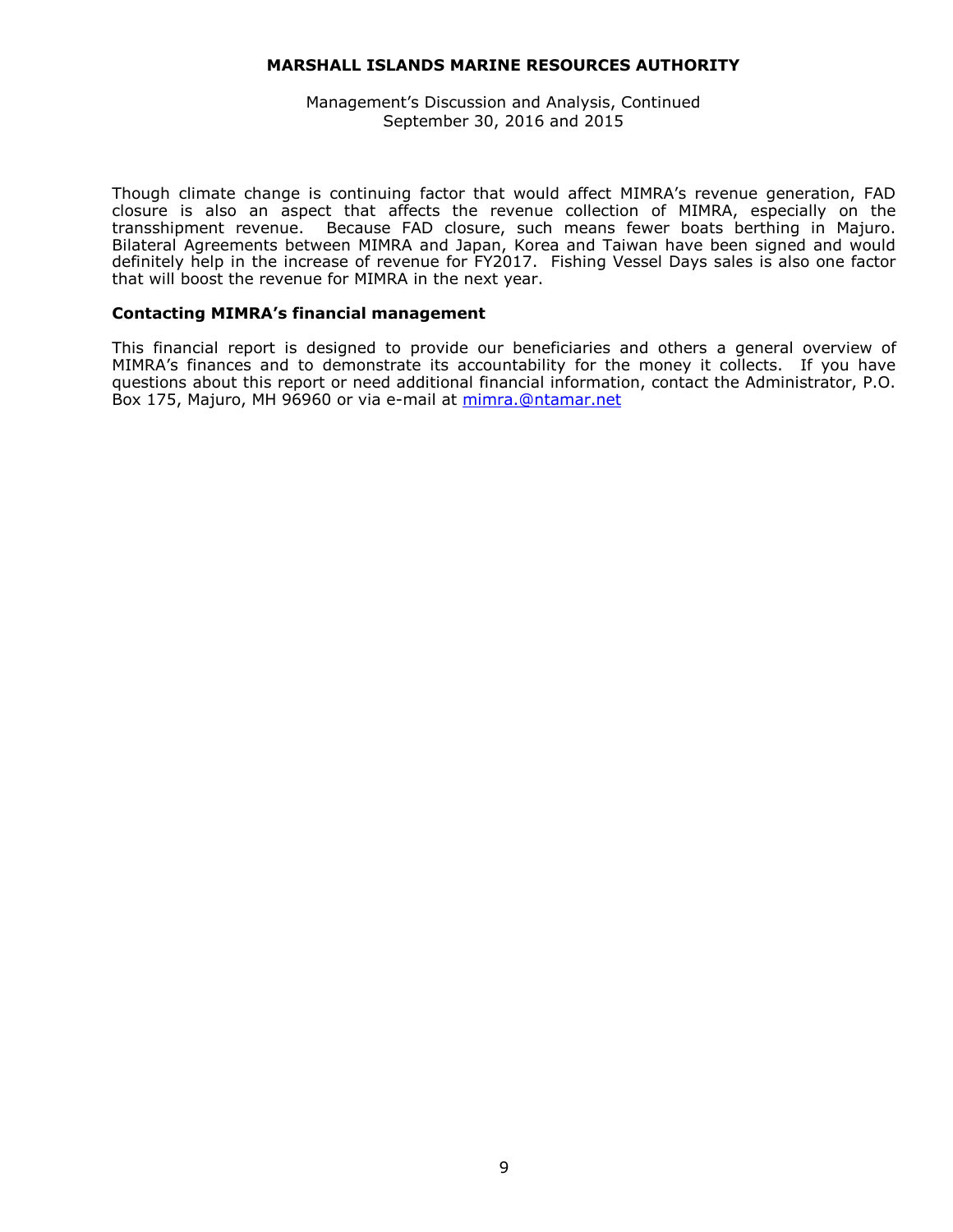#### Statements of Net Position September 30, 2016 and 2015

| <b>ASSETS</b>                                       | 2016               | 2015               |
|-----------------------------------------------------|--------------------|--------------------|
| Current assets:                                     |                    |                    |
| Cash                                                | \$<br>2,381,775 \$ | 3,812,316          |
| Time certificates of deposit                        | 28,220,863         | 23,766,604         |
| Receivables:                                        |                    |                    |
| <b>Affiliates</b>                                   | 79,500             | 100,000            |
| Trade                                               | 943,864            | 2,374,384          |
| Due from PNA Office                                 | 3,865,660          | 2,611,440          |
| Due from joint venture<br>Accrued interest          | 60,000<br>172,822  | 550,500<br>226,708 |
| Other                                               | 219,441            | 102,060            |
|                                                     | 5,341,287          | 5,965,092          |
| Less allowance for doubtful accounts                | (802, 363)         | (802, 363)         |
|                                                     | 4,538,924          | 5,162,729          |
| Total current assets                                | 35,141,562         | 32,741,649         |
| Capital assets:                                     |                    |                    |
| Nondepreciable capital assets                       | 878,500            |                    |
| Capital assets, net of accumulated depreciation     | 305,109            | 202,955            |
| Investment in joint venture                         | 5,298,919          | 4,811,417          |
|                                                     | 41,624,090 \$      | 37,756,021         |
|                                                     |                    |                    |
| <b>LIABILITIES AND NET POSITION</b><br>Liabilities: |                    |                    |
| Accounts payable                                    | \$<br>55,737 \$    | 204,229            |
| Payable to affiliates                               | 209,433            | 174,096            |
| Other liabilities and accruals                      | 129,545            | 129,678            |
| <b>Total liabilities</b>                            | 394,715            | 508,003            |
| Commitments                                         |                    |                    |
| Net position:                                       |                    |                    |
| Net investment in capital assets                    | 1,183,609          | 202,955            |
| Restricted                                          | 433,049            |                    |
| Unrestricted                                        | 39,612,717         | 37,045,063         |
| Total net position                                  | 41,229,375         | 37,248,018         |
|                                                     | \$<br>41,624,090   | \$<br>37,756,021   |

See accompanying notes to financial statements.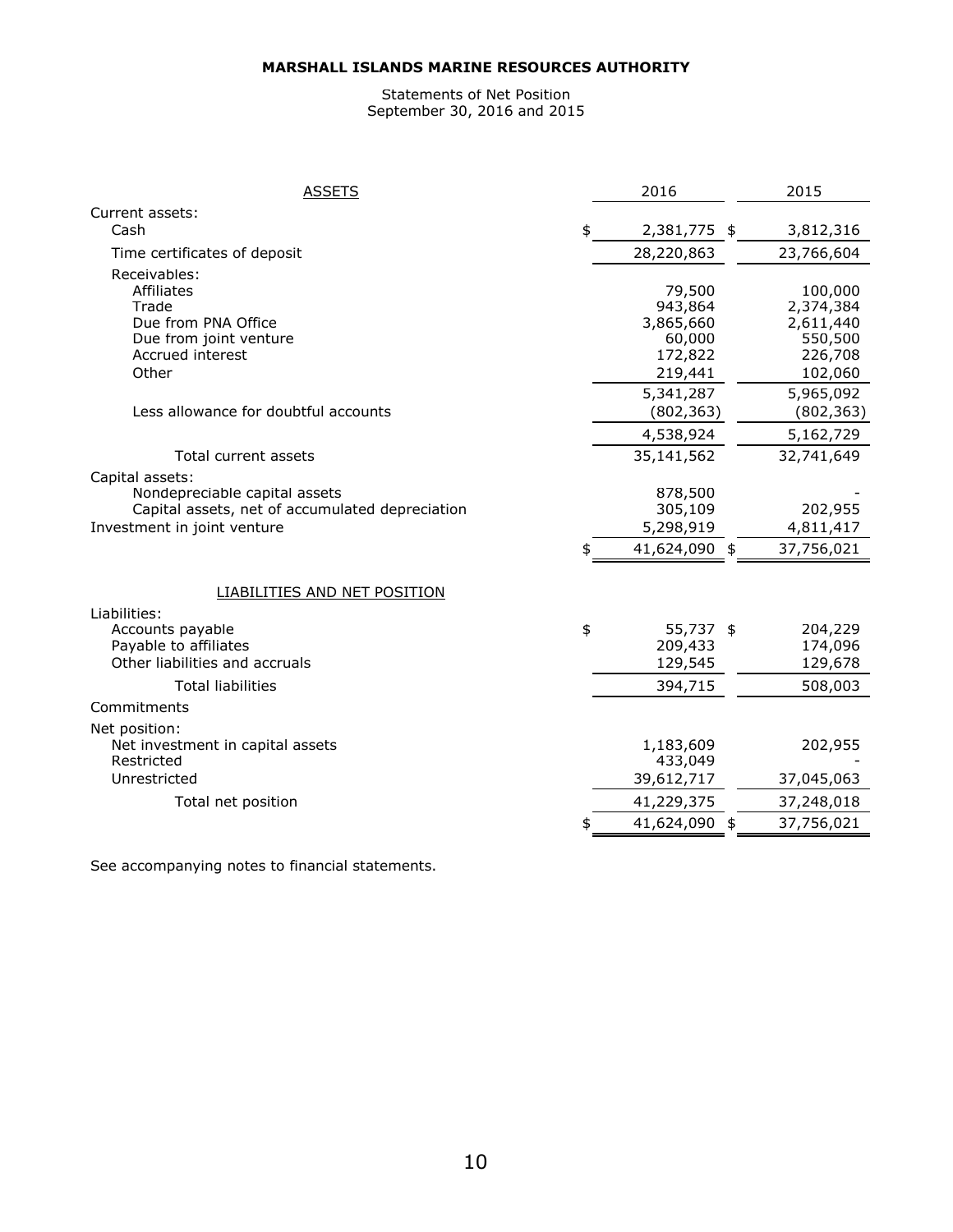#### Statements of Revenues, Expenses and Changes in Net Position Years Ended September 30, 2016 and 2015

|                                                                                                                                                                                                                                                                                                                                                                                                                                                                           | 2016                                                                                                                                                                                                         | 2015                                                                                                                                                                                                                   |
|---------------------------------------------------------------------------------------------------------------------------------------------------------------------------------------------------------------------------------------------------------------------------------------------------------------------------------------------------------------------------------------------------------------------------------------------------------------------------|--------------------------------------------------------------------------------------------------------------------------------------------------------------------------------------------------------------|------------------------------------------------------------------------------------------------------------------------------------------------------------------------------------------------------------------------|
| Operating revenues:<br>Vessel Day Scheme<br>Fishing rights<br>Licensing and registration fees<br>Transshipment fees<br>Boat charter fees<br>Observer fees                                                                                                                                                                                                                                                                                                                 | \$<br>23,991,991 \$<br>2,978,087<br>2,202,988<br>799,000<br>700,000<br>544,040                                                                                                                               | 15,228,935<br>9,177,671<br>1,621,500<br>677,000<br>700,000<br>647,419                                                                                                                                                  |
| Fishing violation fines                                                                                                                                                                                                                                                                                                                                                                                                                                                   | 380,000                                                                                                                                                                                                      | 3,235,000                                                                                                                                                                                                              |
| Other                                                                                                                                                                                                                                                                                                                                                                                                                                                                     | 70,039                                                                                                                                                                                                       | 426,092                                                                                                                                                                                                                |
| Total operating revenues                                                                                                                                                                                                                                                                                                                                                                                                                                                  | 31,666,145                                                                                                                                                                                                   | 31,713,617                                                                                                                                                                                                             |
| Allowance for uncollectible accounts                                                                                                                                                                                                                                                                                                                                                                                                                                      |                                                                                                                                                                                                              | (144, 149)                                                                                                                                                                                                             |
| Total net operating revenues                                                                                                                                                                                                                                                                                                                                                                                                                                              | 31,666,145                                                                                                                                                                                                   | 31,569,468                                                                                                                                                                                                             |
| Operating expenses:<br>Salaries and wages<br>Membership dues and subscriptions<br>PNA administrative fee<br>Training<br>Boarding and observer fees<br>Travel<br>Rent<br>Depreciation and amortization<br>Repairs and maintenance<br><b>Utilities</b><br>Insurance<br>Contributions<br>Petroleum, oil and lubricants<br>Communications<br>Supplies<br>Professional fees<br>Entertainment<br>Freight<br>Advertising<br>Impairment provision for investment<br>Miscellaneous | 1,642,751<br>261,329<br>242,265<br>218,552<br>207,640<br>173,553<br>168,885<br>107,421<br>82,433<br>74,703<br>58,010<br>38,517<br>36,316<br>34,025<br>33,381<br>25,000<br>18,227<br>9,057<br>6,747<br>82,125 | 1,409,738<br>261,325<br>71,433<br>124,500<br>210,820<br>121,431<br>42,257<br>109,784<br>48,629<br>89,567<br>62,635<br>23,460<br>32,283<br>37,394<br>20,789<br>39,000<br>4,096<br>4,989<br>10,804<br>980,000<br>116,150 |
| Total operating expenses                                                                                                                                                                                                                                                                                                                                                                                                                                                  | 3,520,937                                                                                                                                                                                                    | 3,821,084                                                                                                                                                                                                              |
| Operating income                                                                                                                                                                                                                                                                                                                                                                                                                                                          | 28,145,208                                                                                                                                                                                                   | 27,748,384                                                                                                                                                                                                             |
| Nonoperating revenues (expenses):<br>Equity in earnings of joint venture<br>World Bank grants                                                                                                                                                                                                                                                                                                                                                                             | 794,704<br>865,468                                                                                                                                                                                           | 260,495                                                                                                                                                                                                                |
| Other grants<br>Interest income<br>Gain on sale of asset                                                                                                                                                                                                                                                                                                                                                                                                                  | 441,615<br>20,300                                                                                                                                                                                            | 16,000<br>332,117                                                                                                                                                                                                      |
| Transfer out to RepMar                                                                                                                                                                                                                                                                                                                                                                                                                                                    | (26, 285, 938)                                                                                                                                                                                               | (15,773,000)                                                                                                                                                                                                           |
| Total nonoperating revenues (expenses), net                                                                                                                                                                                                                                                                                                                                                                                                                               | (24, 163, 851)                                                                                                                                                                                               | (15, 164, 388)                                                                                                                                                                                                         |
| Change in net position                                                                                                                                                                                                                                                                                                                                                                                                                                                    | 3,981,357                                                                                                                                                                                                    | 12,583,996                                                                                                                                                                                                             |
| Net position at beginning of year                                                                                                                                                                                                                                                                                                                                                                                                                                         | 37,248,018                                                                                                                                                                                                   | 24,664,022                                                                                                                                                                                                             |
| Net position at end of year                                                                                                                                                                                                                                                                                                                                                                                                                                               | 41,229,375 \$                                                                                                                                                                                                | 37,248,018                                                                                                                                                                                                             |

See accompanying notes to financial statements.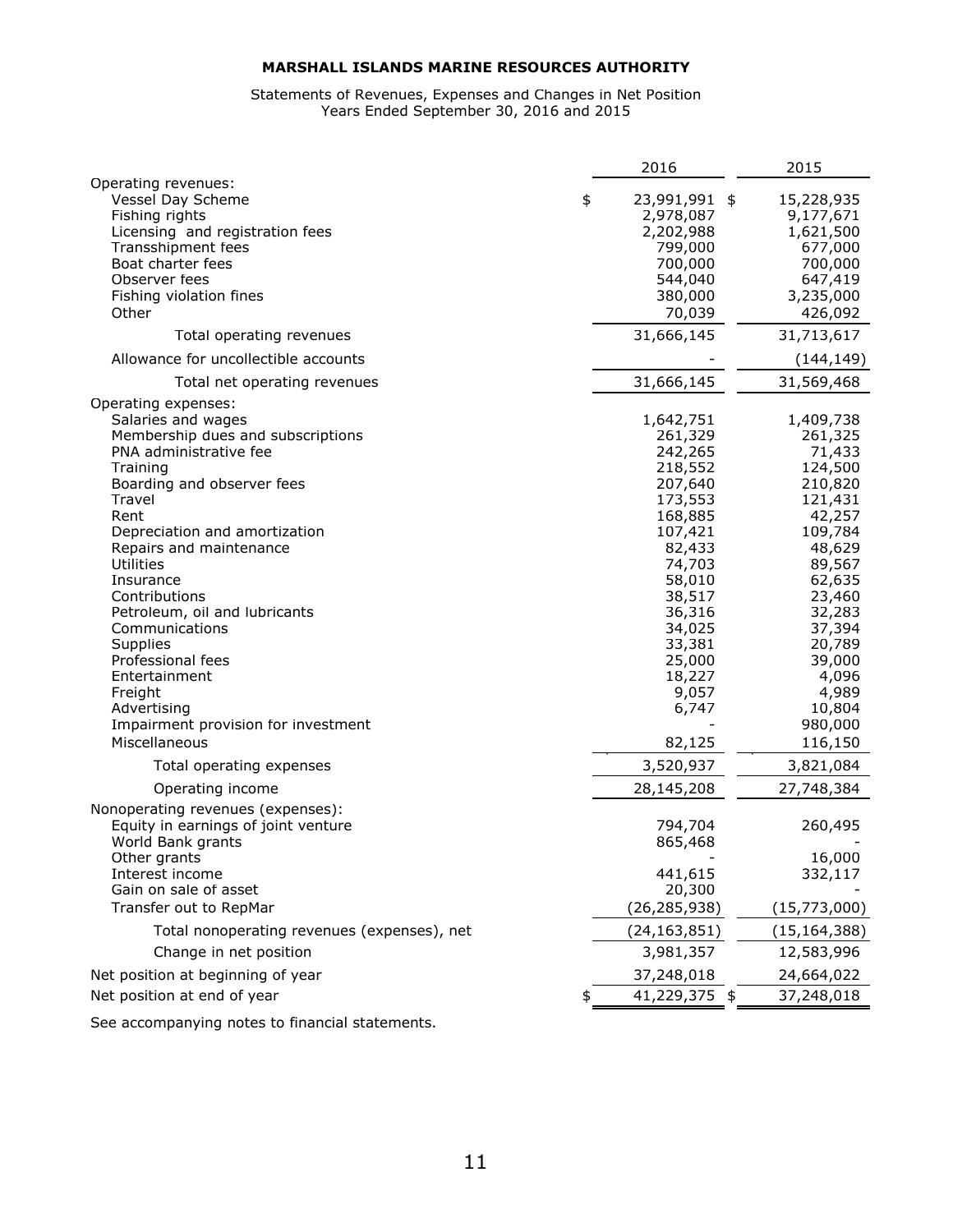#### Statements of Cash Flows Years Ended September 30, 2016 and 2015

|                                                                                                                                                                                                                                                                                                                                                                                                                                                                                                                                         | 2016                                                                                                                             | 2015                                                                                                                             |
|-----------------------------------------------------------------------------------------------------------------------------------------------------------------------------------------------------------------------------------------------------------------------------------------------------------------------------------------------------------------------------------------------------------------------------------------------------------------------------------------------------------------------------------------|----------------------------------------------------------------------------------------------------------------------------------|----------------------------------------------------------------------------------------------------------------------------------|
| Cash flows from operating activities:<br>Cash received from customers<br>Cash payments to suppliers for goods and services<br>Cash payments to employees for services                                                                                                                                                                                                                                                                                                                                                                   | \$<br>32,236,063 \$<br>(1,877,962)<br>(1,648,841)                                                                                | 32,649,373<br>(1, 554, 155)<br>(1,404,338)                                                                                       |
| Net cash provided by operating activities                                                                                                                                                                                                                                                                                                                                                                                                                                                                                               | 28,709,260                                                                                                                       | 29,690,880                                                                                                                       |
| Cash flows from noncapital financing activities:<br>Operating grants received<br>Payments made to RepMar and affiliates                                                                                                                                                                                                                                                                                                                                                                                                                 | 865,468<br>(26, 285, 938)                                                                                                        | 16,000<br>(15, 773, 000)                                                                                                         |
| Net cash used for noncapital financing activities                                                                                                                                                                                                                                                                                                                                                                                                                                                                                       | (25, 420, 470)                                                                                                                   | (15, 757, 000)                                                                                                                   |
| Cash flows from capital and related financing activities:<br>Acquisition of capital assets<br>Proceeds from sale of capital assets                                                                                                                                                                                                                                                                                                                                                                                                      | (1,088,075)<br>20,300                                                                                                            | (106, 691)                                                                                                                       |
| Net cash used for capital financing activities                                                                                                                                                                                                                                                                                                                                                                                                                                                                                          | (1,067,775)                                                                                                                      | (106, 691)                                                                                                                       |
| Cash flows from investing activities:<br>Net additions to time certificates of deposit<br>Dividend received from joint venture<br>Interest received on time certificates of deposit                                                                                                                                                                                                                                                                                                                                                     | (4,454,259)<br>307,202<br>495,501                                                                                                | (14, 103, 803)<br>222,042                                                                                                        |
| Net cash used for investing activities                                                                                                                                                                                                                                                                                                                                                                                                                                                                                                  | (3,651,556)                                                                                                                      | (13,881,761)                                                                                                                     |
| Net change in cash<br>Cash at beginning of year                                                                                                                                                                                                                                                                                                                                                                                                                                                                                         | (1, 430, 541)<br>3,812,316                                                                                                       | (54, 572)<br>3,866,888                                                                                                           |
| Cash at end of year                                                                                                                                                                                                                                                                                                                                                                                                                                                                                                                     | 2,381,775 \$                                                                                                                     | 3,812,316                                                                                                                        |
| Reconciliation of operating income to net cash provided<br>by operating activities:<br>Operating income<br>Adjustments to reconcile operating income to net cash<br>provided by operating activities:<br>Depreciation and amortization<br>Bad debts expense<br>Impairment loss<br>(Increase) decrease in assets:<br>Receivables:<br>Affiliates<br>Trade<br>Due from PNA Office<br>Due from joint venture<br>Other<br>Increase (decrease) in liabilities:<br>Accounts payable<br>Payable to affiliates<br>Other liabilities and accruals | \$<br>28,145,208 \$<br>107,421<br>20,500<br>1,430,520<br>(1, 254, 220)<br>490,500<br>(117, 381)<br>(148, 492)<br>35,337<br>(133) | 27,748,384<br>109,784<br>144,149<br>980,000<br>25,000<br>657,149<br>18,106<br>158,025<br>77,476<br>(286, 171)<br>53,578<br>5,400 |
| Net cash provided by operating activities                                                                                                                                                                                                                                                                                                                                                                                                                                                                                               | 28,709,260<br>\$                                                                                                                 | 29,690,880                                                                                                                       |
| Summary of noncash financing activities:                                                                                                                                                                                                                                                                                                                                                                                                                                                                                                |                                                                                                                                  |                                                                                                                                  |
| Income from equity share investment:<br>Increase in investment in joint venture<br>Equity in earnings of joint venture                                                                                                                                                                                                                                                                                                                                                                                                                  | \$<br>$(794, 704)$ \$<br>794,704                                                                                                 | (260, 495)<br>260,495                                                                                                            |
|                                                                                                                                                                                                                                                                                                                                                                                                                                                                                                                                         | \$<br>\$                                                                                                                         |                                                                                                                                  |

See accompanying notes to financial statements.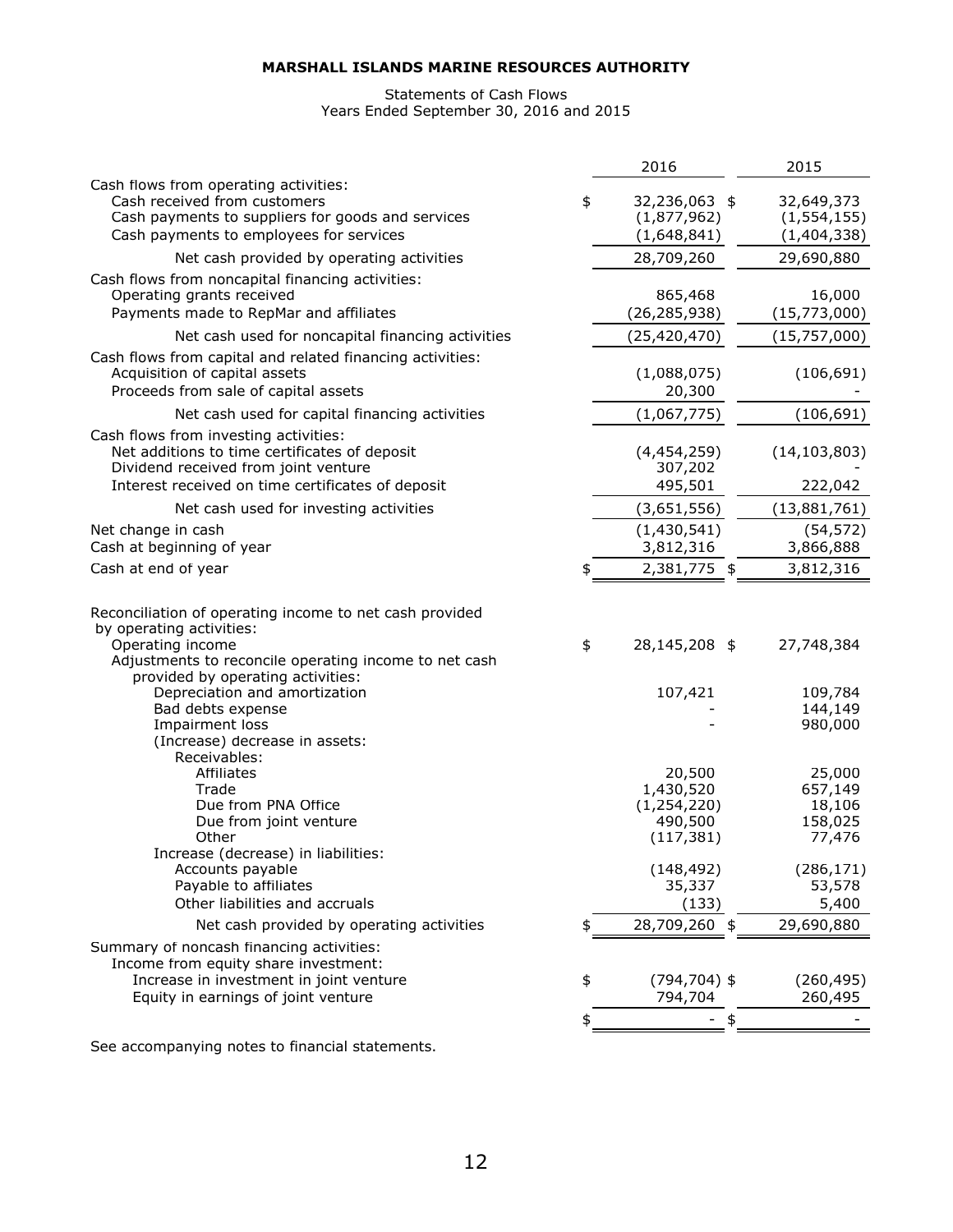Notes to Financial Statements September 30, 2016 and 2015

#### (1) Organization

The Marshall Islands Marine Resources Authority (MIMRA), a component unit of the Republic of the Marshall Islands (RepMar), was created under Public Law 1997-60, the Marshall Islands Marine Resources Act of 1997. This legislation repealed Public Law 1988-12, the Marshall Islands Marine Resources Authority Act, 1988, and transferred all assets, liabilities, rights and obligations of the former Marshall Islands Marine Resources Authority (established under Public Law 1988-12) to MIMRA, effective October 2, 1997. MIMRA's principal line of business is to facilitate the sustainable and responsible use of the marine resources in the Marshall Islands. Access to the fishery waters of the Marshall Islands, including transshipment related activities, is granted by MIMRA to foreign and domestic-based fishing vessels through an access agreement, for which certain fees and licenses are levied.

MIMRA is governed by a seven-member Board of Directors, including three members consisting of the Minister of Resources and Development, the Secretary of Foreign Affairs and the Attorney General and four members appointed by the President of RepMar.

MIMRA's financial statements are incorporated into the financial statements of RepMar as a component unit.

#### (2) Summary of Significant Accounting Policies

GASB Statement No. 34, *Basic Financial Statements - and Management's Discussion and Analysis - for State and Local Governments*, which was subsequently amended by Statement No. 37, *Basic Financial Statements-and Management's Discussion and Analysis-for State and Local Governments: Omnibus*, and modified by Statement No. 38, *Certain Financial Statement Note Disclosures*, establishes financial reporting standards for governmental entities which require that management's discussion and analysis of the financial activities be included with the basic financial statements and notes and modifies certain other financial statement disclosure requirements.

To conform to the requirements of GASB 34, equity is presented in the following net position categories:

- Net investment in capital assets capital assets, net of accumulated depreciation, plus construction or improvement of those assets.
- Restricted nonexpendable net position subject to externally imposed stipulations that requires MIMRA to maintain such permanently. At September 30, 2016 and 2015, MIMRA does not have nonexpendable net position. Expendable net position whose use by MIMRA is subject to externally imposed stipulations that can be fulfilled by actions of MIMRA pursuant to those stipulations or that expire by the passage of time. At September 30, 2016 and 2015, MIMRA has expendable net position of \$433,049 and \$0, respectively, relating to unexpended World Bank grants.
- Unrestricted net position that is not subject to externally imposed stipulations. Unrestricted net position may be designated for specific purposes by action of management or the Board of Directors or may otherwise be limited by contractual agreements with outside parties.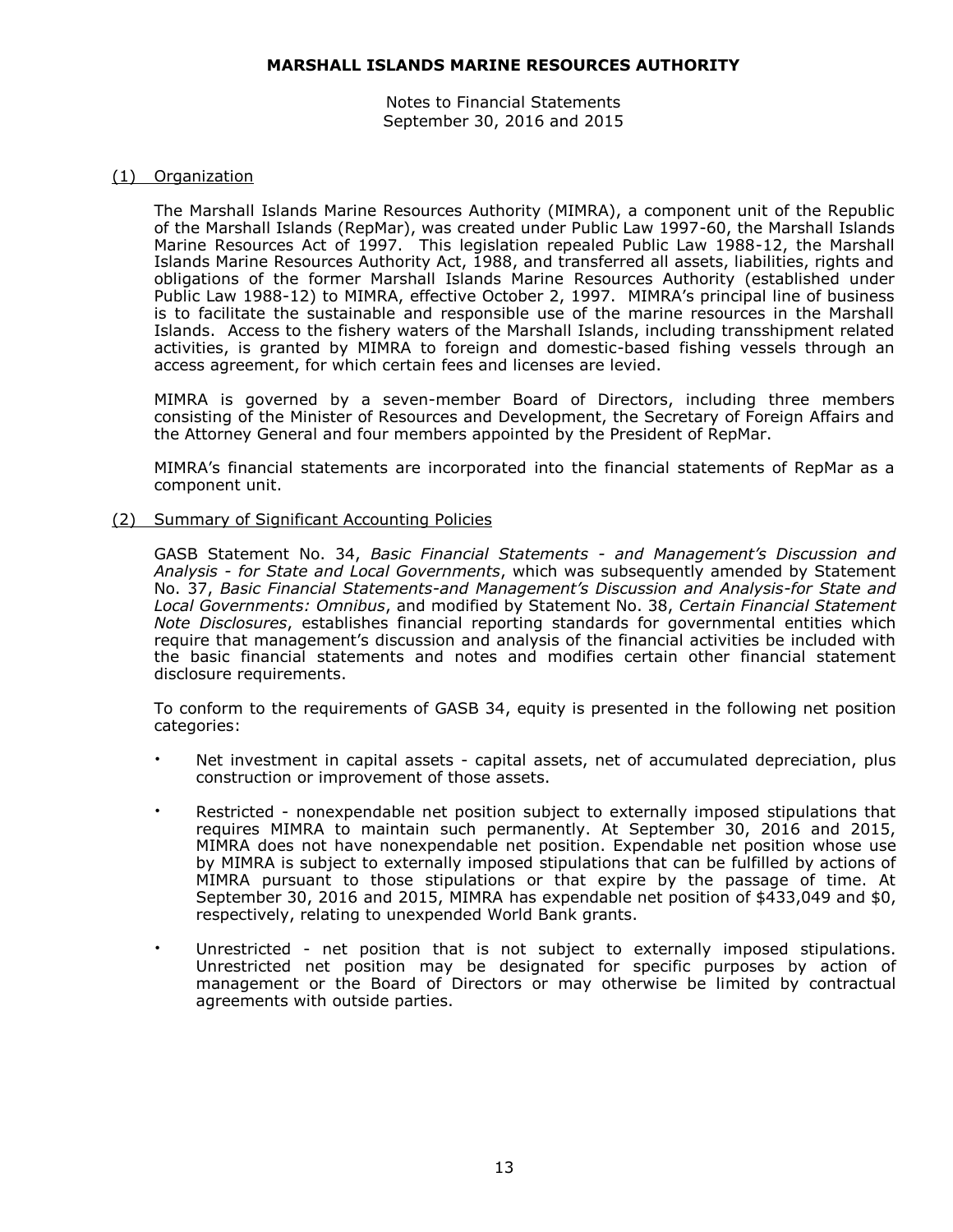Notes to Financial Statements September 30, 2016 and 2015

#### (2) Summary of Significant Accounting Policies, Continued

#### Basis of Accounting

Proprietary funds are accounted for on a flow of economic resources measurement focus. With this measurement focus, all assets and deferred outflows of resources, and liabilities and deferred inflows of resources associated with the operation of the fund are included in the statements of net position. Proprietary fund operating statements present increases and decreases in net position. The accrual basis of accounting is utilized by proprietary funds. Under this method, revenues are recorded when earned and expenses are recorded at the time liabilities are incurred. MIMRA considers operating revenues to include activities that have the characteristics of exchange transactions, such as (1) fishing rights, Vessel Day Scheme revenues, licensing, transshipment, and other fees, and (2) other local revenues. Revenues and expenses related to other activities are considered to be nonoperating.

#### Cash and Time Certificates of Deposit

Custodial credit risk is the risk that in the event of a bank failure, MIMRA's deposits may not be returned to it. Such deposits are not covered by depository insurance and are either uncollateralized or collateralized with securities held by the pledging financial institution or held by the pledging financial institution but not in the depositor-government's name. MIMRA does not have a deposit policy for custodial credit risk.

For purposes of the statements of net position and cash flows, cash is defined as cash on hand and cash held in demand accounts. Deposits maintained in time certificates of deposit with original maturity dates greater than ninety days are separately classified. As of September 30, 2016 and 2015, the carrying amount of cash and time certificates of deposit were \$30,602,638 and \$27,578,920, respectively, and the corresponding bank balances were \$30,741,509 and \$27,596,558, respectively. Of the bank balances, \$1,724,324 and \$3,118,153, respectively, were maintained in a financial institution subject to Federal Deposit Insurance Corporation (FDIC) insurance. The remaining amounts of \$29,017,185 and \$24,478,405, respectively, were maintained in a financial institution not subject to depository insurance. As of September 30, 2016 and 2015, bank deposits in the amount of \$250,000 were FDIC insured. MIMRA does not require collateralization of its cash deposits; therefore, deposit levels in excess of FDIC insurance coverage are uncollateralized. Accordingly, these deposits are exposed to custodial credit risk.

#### Receivables

All receivables are uncollateralized and are due from customers, both governmental agencies and businesses, located within the Republic of the Marshall Islands and the Pacific region, including Japan, Korea and Taiwan. The allowance for doubtful accounts is stated at an amount which management believes will be adequate to absorb possible losses on accounts receivable that may become uncollectible based on evaluation of the collectability of these accounts and prior collection experience. The allowance is established through a provision for losses on accounts receivable charged to expense.

#### Improvements and Equipment

MIMRA has not adopted a formal capitalization policy for improvements and equipment; however, items with a cost that equals or exceeds \$1,000 are generally capitalized. Depreciation is calculated using the straight-line method based on the estimated useful lives of the respective assets as follows: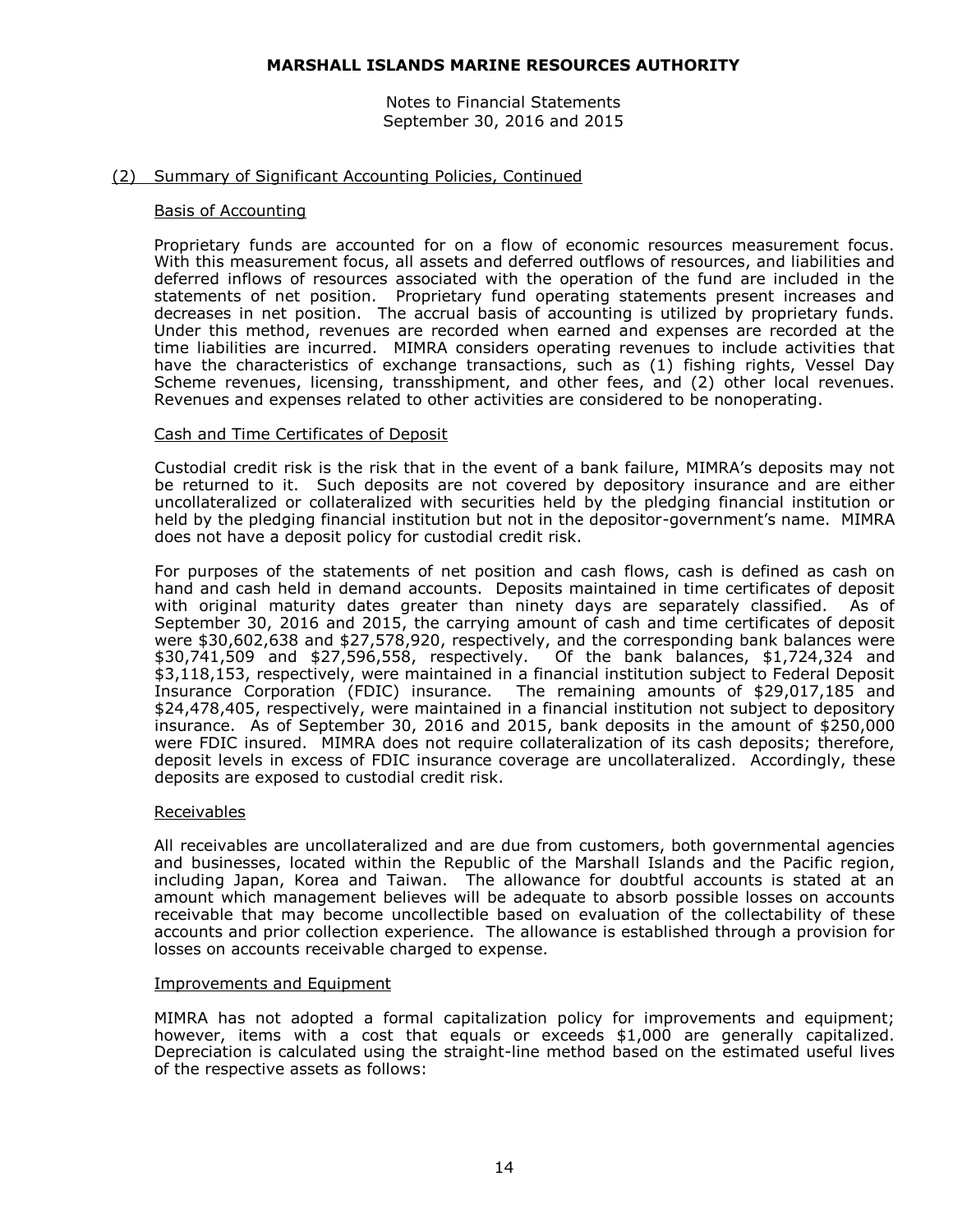Notes to Financial Statements September 30, 2016 and 2015

#### (2) Summary of Significant Accounting Policies, Continued

Improvements and Equipment, Continued

| Building improvements  | 10 years |
|------------------------|----------|
| Equipment improvements | 10 years |
| Vehicles               | 3 years  |
| Equipment              | 4 years  |
| Furniture              | 4 years  |
| Motor boats            | 6 years  |

#### Investments

The investment in stock of an affiliate is carried at Net Asset Value (NAV) per share net of an impairment reserve. Investments of 20% or more of the voting stock of a joint venture investee are presumed to give the investor significant influence and are carried using the equity method. Under the equity method, the investor records, as earnings or loss, its proportionate share of the investee's earnings or loss.

#### Deferred Outflows of Resources

In addition to assets, the statement of net position will sometimes report a separate section for deferred outflows of resources. This separate financial statement element represents a consumption of net position that applies to a future period and so will not be recognized as an outflow of resources (deduction of net position) until then. MIMRA has no items that qualify for reporting in this category.

#### Deferred Inflows of Resources

In addition to liabilities, the statement of net position will sometimes report a separate section for deferred inflows of resources. This separate financial statement element represents an acquisition of net position that applies to a future period and so will not be recognized as an inflow of resources (additions to net position) until then. MIMRA has no items that qualify for reporting in this category.

#### Taxes

Corporate profits are not subject to income tax in the Republic of the Marshall Islands. The Government of the Republic of the Marshall Islands imposes a gross receipts tax of 3% on revenues. MIMRA is specifically exempt from this tax.

#### Revenue Recognition

Fees with respect to services are recognized as the right to consideration accrues through the provision of the service to the customer. Licensing and other fees are recognized as revenue when paid based on the licensing period they pertain to. The Vessel Day Scheme (VDS) is a scheme where vessel owners can purchase and trade days fishing at sea in places subject to the Parties to the Nauru Agreement (PNA). Revenues from the VDS are recognized upon issuance of fishing days transfer notification.

Non-operating revenues and expenses primarily consist of equity earnings in joint venture, investment earnings, grants, and contributions to RepMar.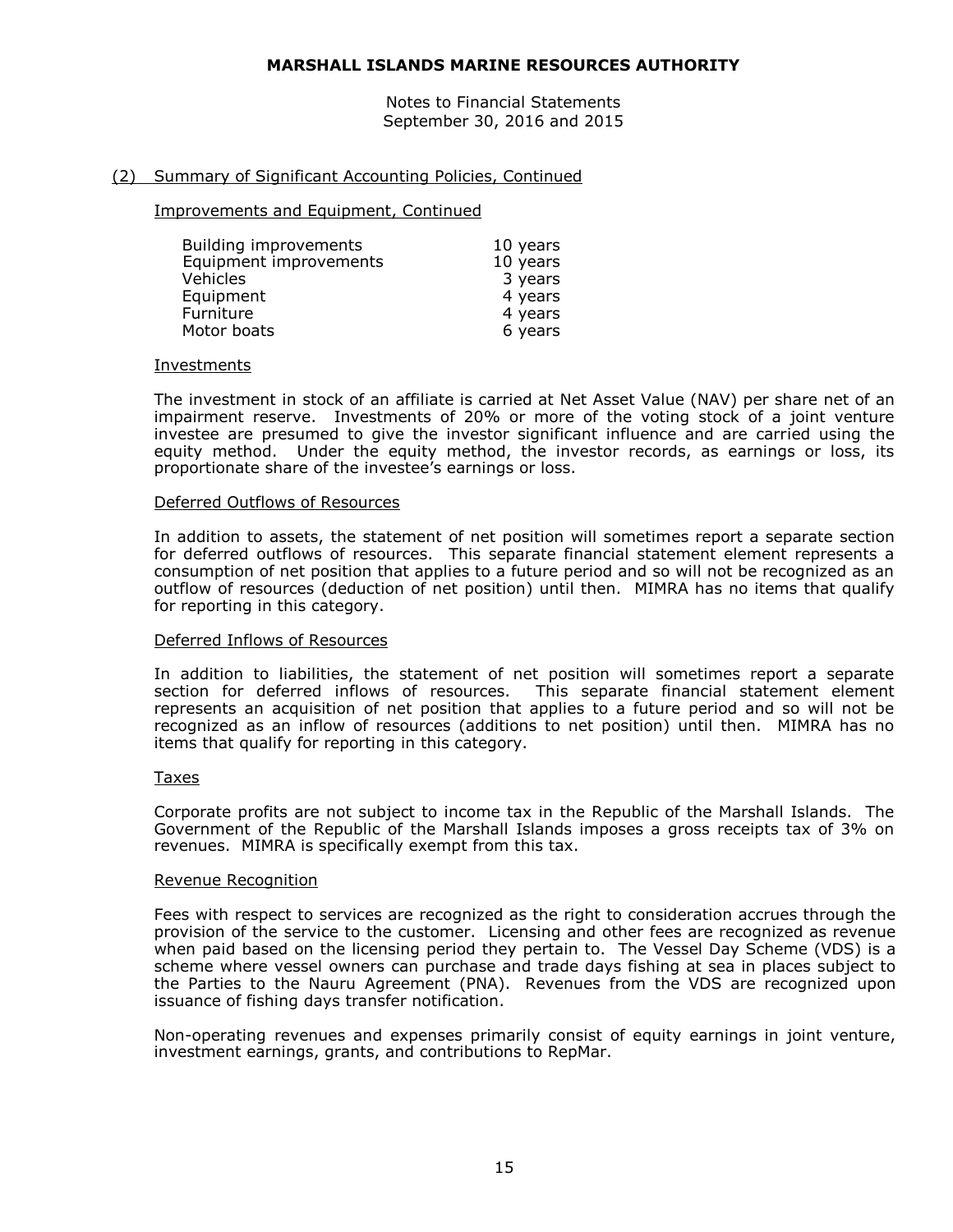Notes to Financial Statements September 30, 2016 and 2015

#### (2) Summary of Significant Accounting Policies, Continued

#### Compensated Absences

Vested or accumulated vacation leave is recorded as an expense and liability as the benefits accrue to employees. No liability is recorded for nonvesting accumulating rights to receive sick pay benefits. As of September 30, 2016 and 2015, the accumulated vacation leave liability totals \$68,313 and \$36,686, respectively, and is included within the statements of net position as other liabilities and accruals.

#### Estimates

The preparation of financial statements in accordance with accounting principles generally accepted in the United States of America requires management to make estimates and assumptions that affect the reported amounts of assets and deferred outflows of resources, liabilities and deferred inflows of resources, and disclosure of contingent assets and liabilities at the date of the financial statements and the reported amounts of revenues and expenses during the reporting period. Actual results could differ from those estimates.

#### New Accounting Standards

During the year ended September 30, 2016, MIMRA implemented the following pronouncements:

- GASB Statement No. 72, *Fair Value Measurement and Application,* which addresses accounting and financial reporting issues related to fair value measurements and requires entities to expand their fair value disclosures by determining major categories of debt and equity securities within the fair value hierarchy on the basis of the nature and risk of the investment.
- GASB issued Statement No. 76, *The Hierarchy of Generally Accepted Accounting Principles for State and Local Governments*, which eliminates two of the four categories of authoritative GAAP that exist under the existing hierarchy prescribed by Statement No. 55. The two categories that will remain under the new standard are (1) GASB Statements and (2) GASB technical bulletins and implementation guides in addition to AICPA guidance that the GASB clears.
- GASB Statement No. 79, *Certain External Investment Pools and Pool Participants,*  addresses for certain external investment pools and their participants the accounting and financial reporting implications that result from changes in the regulatory provisions referenced by previous accounting and financial reporting standards. Those provisions were based on the Investment Company Act of 1940, Rule 2a7. Rule 2a7 contains the Securities and Exchange Commission's regulations that apply to money market funds and were significantly amended in 2014.

The implementation of these standards did not have a material effect on the accompanying financial statements.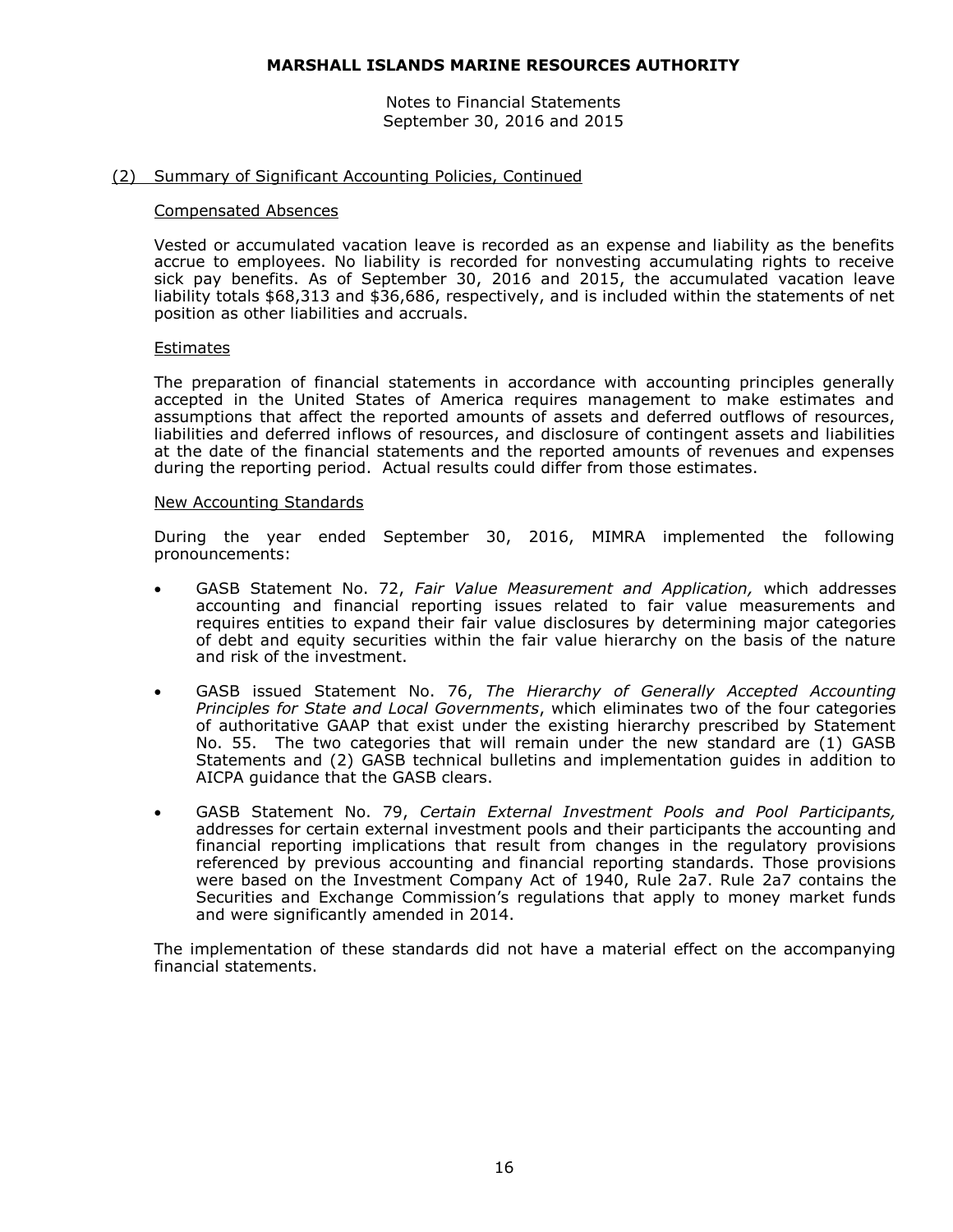Notes to Financial Statements September 30, 2016 and 2015

#### (2) Summary of Significant Accounting Policies, Continued

#### New Accounting Standards, Continued

In June 2015, GASB issued Statement No. 73, *Accounting and Financial Reporting for Pensions and Related Assets That Are Not Within the Scope of GASB Statement 68, and Amendments to Certain Provisions of GASB Statements 67 and 68*, which aligns the reporting requirements for pensions and pension plans not covered in GASB Statements 67 and 68 with the reporting requirements in Statement 68. The provisions in Statement No. 73 are effective for fiscal years beginning after June 15, 2015, with the exception of the provisions that address employers and governmental nonemployer contributing entities for pensions that are not within the scope of Statement 68, which are effective for fiscal years beginning after June 15, 2016. Management does not believe that the implementation of this statement will have a material effect on the financial statements of MIMRA.

In June 2015, GASB issued Statement No. 74, *Financial Reporting for Postemployment Benefit Plans Other Than Pension Plans*, which replaces Statements No. 43, *Financial Reporting for Postemployment Benefit Plans Other Than Pension Plans*, as amended, and No. 57, *OPEB Measurements by Agent Employers and Agent Multiple-Employer Plans*, and addresses financial reporting requirements for governments whose employees are provided with postemployment benefits other than pensions (other postemployment benefits or OPEB). The provisions in Statement No. 74 are effective for fiscal years beginning after June 15, 2016. Management does not believe that the implementation of this statement will have a material effect on the financial statements of MIMRA.

In June 2015, GASB issued Statement No. 75, *Accounting and Financial Reporting for Postemployment Benefits Other Than Pensions*, which replaces the requirements of Statements No. 45, *Accounting and Financial Reporting by Employers for Postemployment Benefits Other Than Pensions*, as amended, and No. 57, *OPEB Measurements by Agent Employers and Agent Multiple-Employer Plans*, and provides guidance on reporting by governments that provide OPEB to their employees and for governments that finance OPEB for employees of other governments. The provisions in Statement No. 75 are effective for fiscal years beginning after June 15, 2017. Management does not believe that the implementation of this statement will have a material effect on the financial statements of MIMRA.

In August 2015, GASB issued Statement No. 77, *Tax Abatement Disclosures*, which requires governments that enter into tax abatement agreements to disclose certain information about the agreements. The provisions in Statement No. 77 are effective for fiscal years beginning after December 15, 2015. Management does not believe that the implementation of this statement will have a material effect on the financial statements of MIMRA.

In December 2015, GASB issued Statement No. 78, *Pensions Provided through Certain Multiple-Employer Defined Benefit Pension Plans*, which addresses a practice issue regarding the scope and applicability of Statement No. 68, *Accounting and Financial Reporting for Pensions*. The provisions in Statement No. 78 are effective for fiscal years beginning after December 15, 2015. Management does not believe that the implementation of this statement will have a material effect on the financial statements of MIMRA.

In January 2016, GASB issued Statement No. 80, *Blending Requirements for Certain Component Units - an amendment of GASB Statement No. 14*, which improves financial reporting by clarifying the financial statement presentation requirements for certain component units. The provisions in Statement No. 80 are effective for fiscal years beginning after June 15, 2016. Management does not believe that the implementation of this statement will have a material effect on the financial statements of MIMRA.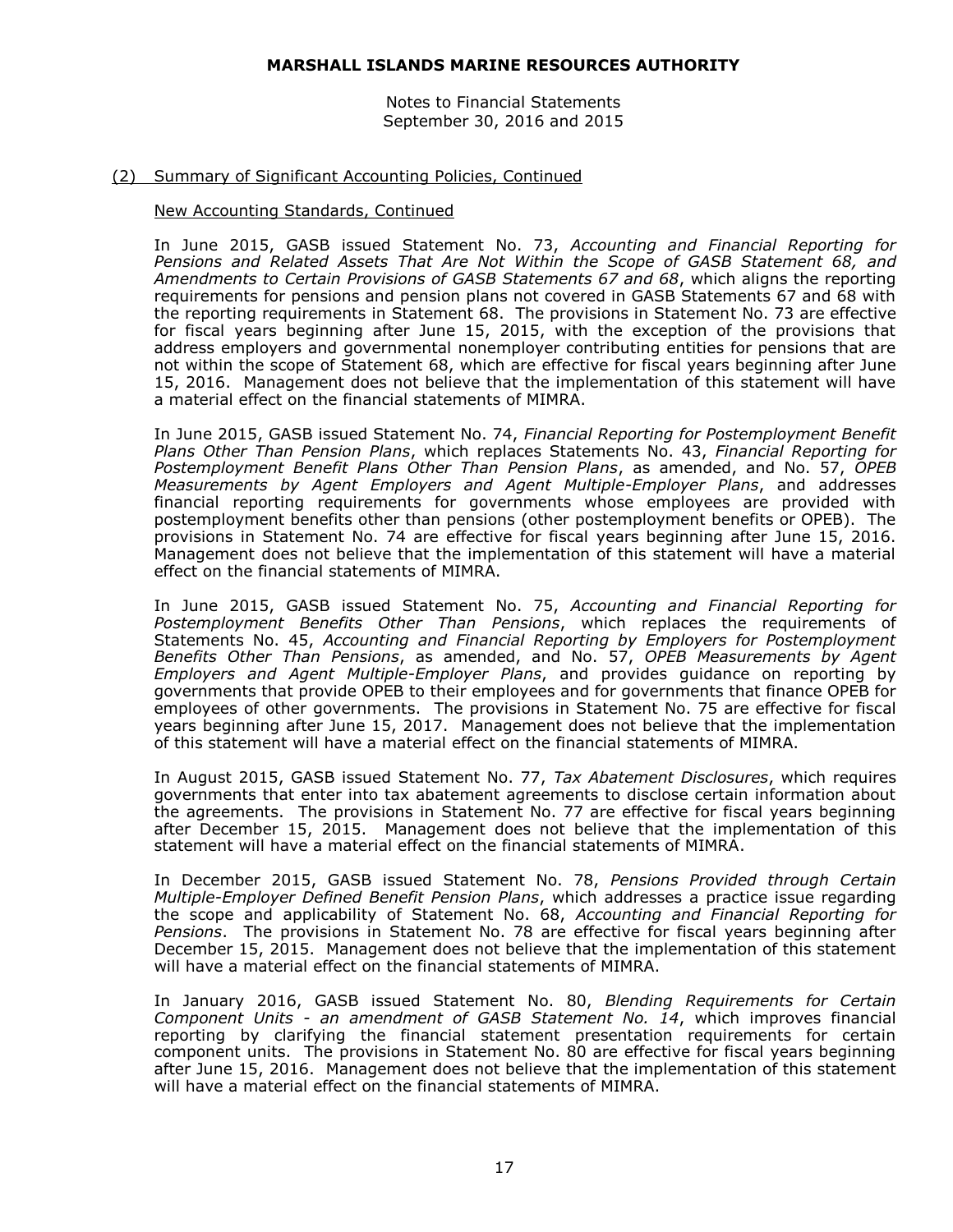Notes to Financial Statements September 30, 2016 and 2015

#### (2) Summary of Significant Accounting Policies, Continued

#### New Accounting Standards, Continued

In March 2016, GASB issued Statement No. 81, *Irrevocable Split-Interest Agreements*, which improves accounting and financial reporting for irrevocable split-interest agreements by providing recognition and measurement guidance for situations in which a government is a beneficiary of the agreement. The provisions in Statement No. 81 are effective for fiscal years beginning after December 15, 2016. Management does not believe that the implementation of this statement will have a material effect on the financial statements of MIMRA.

In March 2016, GASB issued Statement No. 82, *Pension Issues - an amendment of GASB Statements No. 67, No. 68, and No. 73*, which addresses issues regarding (1) the presentation of payroll-related measures in required supplementary information, (2) the selection of assumptions and the treatment of deviations from the guidance in an Actuarial Standard of Practice for financial reporting purposes, and (3) the classification of payments made by employers to satisfy employee (plan member) contribution requirements. The provisions in Statement No. 82 are effective for fiscal years beginning after June 15, 2016. Management does not believe that the implementation of this statement will have a material effect on the financial statements of MIMRA.

#### (3) Risk Management

MIMRA is exposed to various risks of loss related to torts; theft of, damage to, and destruction of assets; errors and omissions; injuries to employees; and natural disasters. MIMRA has elected to purchase commercial insurance from independent third parties for the risks of loss to which it is exposed. Settled claims from these risks have not exceeded commercial insurance coverage for the past three years.

#### (4) Investment in Joint Venture

On May 1, 2005, MIMRA entered into a joint venture agreement with Koo's Fishing Company, Ltd. (KFC) to form the Marshall Islands Fishing Company (MIFCO), an ongoing association for the purpose of engaging in the purse seine fishing business. The association was formally organized during fiscal year 2006 with the purchase of the vessel, RMI201. MIMRA and KFC's contributed capital at the time was \$2,940,000 and \$3,060,000, respectively, which represented a 49% and 51% interest, respectively, of the vessel's value of \$6,000,000.

The parties agreed that the joint venture will be operated by KFC and MIMRA will not be liable to the joint venture.

A summary of financial information as of and for the years ended December 31, 2016 and 2015, for investees accounted for using the equity method of accounting for investments, are as follows:

|              | 2016         | 2015           |
|--------------|--------------|----------------|
| Assets       | \$15,094,635 | \$13,874,090   |
| Liabilities  | \$3.771.047  | $$ -3,965,842$ |
| Net earnings | \$ 2,042,284 | \$ 360,528     |

During the year ended September 30, 2016, MIMRA received a distribution of \$307,202 from the joint venture. No distribution was received in 2015.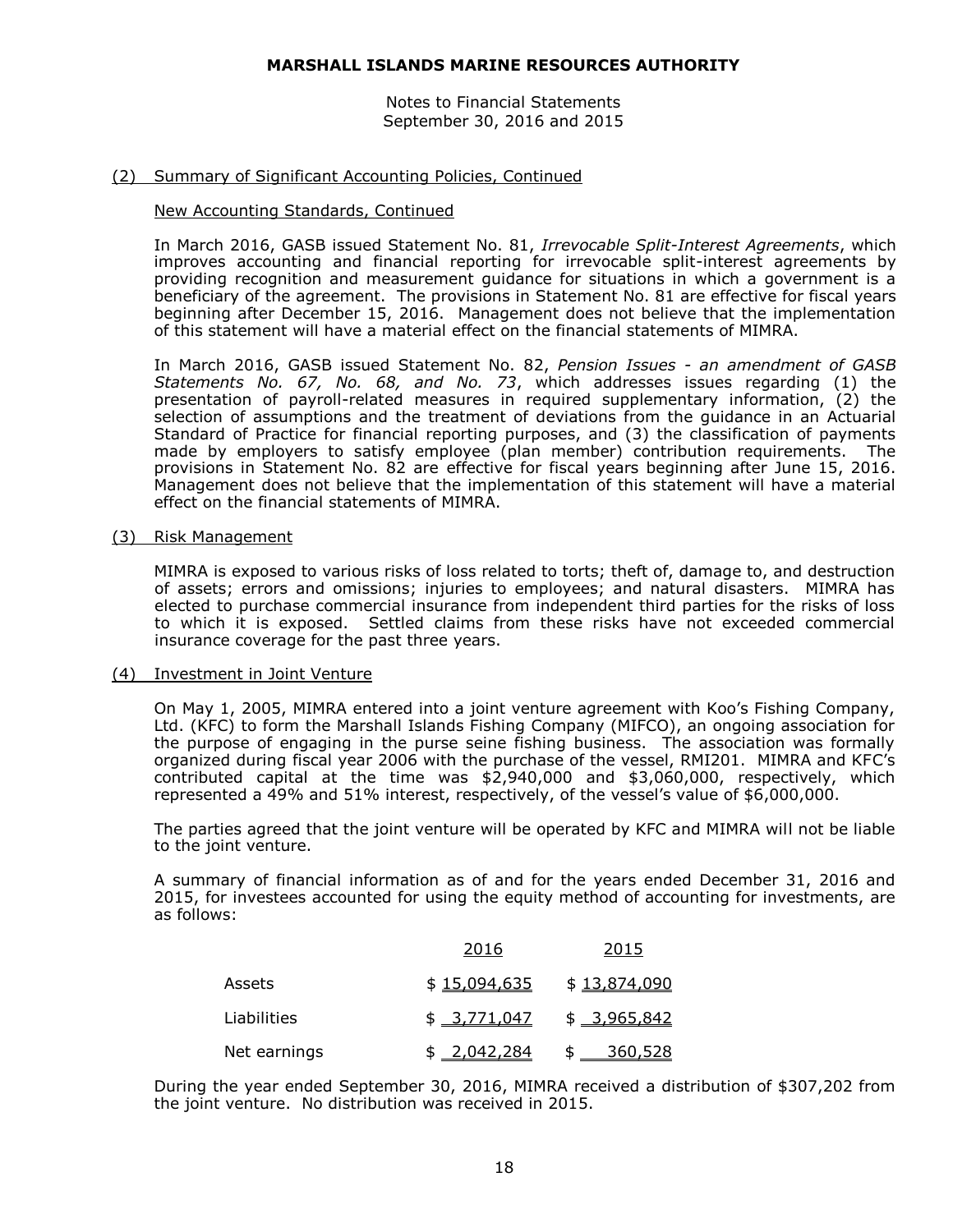Notes to Financial Statements September 30, 2016 and 2015

#### (5) Improvements and Equipment

Capital asset activity for the years ended September 30, 2016 and 2015 is as follows:

|                                                                                                                          |                                                                    | 2016                                                         |                                  |                                                              |
|--------------------------------------------------------------------------------------------------------------------------|--------------------------------------------------------------------|--------------------------------------------------------------|----------------------------------|--------------------------------------------------------------|
|                                                                                                                          | October 1,                                                         |                                                              |                                  | September 30,                                                |
|                                                                                                                          | 2015                                                               | <b>Additions</b>                                             | Disposal/Transfers               | 2016                                                         |
| <b>Building improvements</b><br>Equipment<br>Equipment improvements<br>Vehicles<br>Furniture and fixtures<br>Motor boats | \$176,367<br>451,886<br>70,395<br>170,485<br>36,564<br>118,002     | 34,507<br>\$<br>75,894<br>23,570<br>63,990<br>6,654<br>4,960 | \$<br>\$<br>(4,300)<br>(66, 995) | 210,874<br>523,480<br>93,965<br>167,480<br>43,218<br>122,962 |
| Less accumulated depreciation                                                                                            | 1,023,699<br>(820, 744)                                            | 209,575<br>(107, 421)                                        | (71, 295)<br>71,295              | 1,161,979<br>(856, 870)                                      |
| Non-depreciable capital assets                                                                                           | 202,955                                                            | 102,154<br>878,500                                           |                                  | 305,109<br>878,500                                           |
|                                                                                                                          | \$202,955                                                          | 980,654<br>\$                                                | $\frac{1}{2}$<br>\$              | 1,183,609                                                    |
|                                                                                                                          |                                                                    | 2015                                                         |                                  |                                                              |
|                                                                                                                          | October 1,<br>2014                                                 | Additions                                                    | Disposal/Transfers               | September 30,<br>2015                                        |
| <b>Building improvements</b><br>Equipment<br>Equipment improvements<br>Vehicles<br>Furniture and fixtures<br>Motor boats | 176,367<br>\$<br>390,107<br>26,696<br>170,485<br>35,351<br>118,002 | \$<br>61,779<br>43,699<br>1,213                              | \$<br>\$                         | 176,367<br>451,886<br>70,395<br>170,485<br>36,564<br>118,002 |
| Less accumulated depreciation                                                                                            | 917,008<br>(710, 960)                                              | 106,691<br>(109, 784)                                        |                                  | 1,023,699<br>(820, 744)                                      |
|                                                                                                                          | 206,048<br>\$                                                      | \$<br>(3,093)                                                | \$<br>\$                         | 202,955                                                      |

# (6) Investment in Stock of an Affiliated Entity

On June 9, 2014, MIMRA purchased 49,000 shares of the Marshall Islands National Telecommunications Authority (MINTA), a component unit of RepMar, at \$20 per share. The investment in MINTA is recorded at NAV per share since MIMRA does not have a readily determinable fair value. The investment comprises approximately 15% of the outstanding shares of MINTA as of September 30, 2016 and 2015. No dividends were received during the years ended September 30, 2016 and 2015. As of September 30, 2016 and 2015, due to the investee's recurring losses and its inability to generate sufficient cash flows to meet its debt obligation, the investment is recorded net of an impairment allowance in the accompanying financial statements.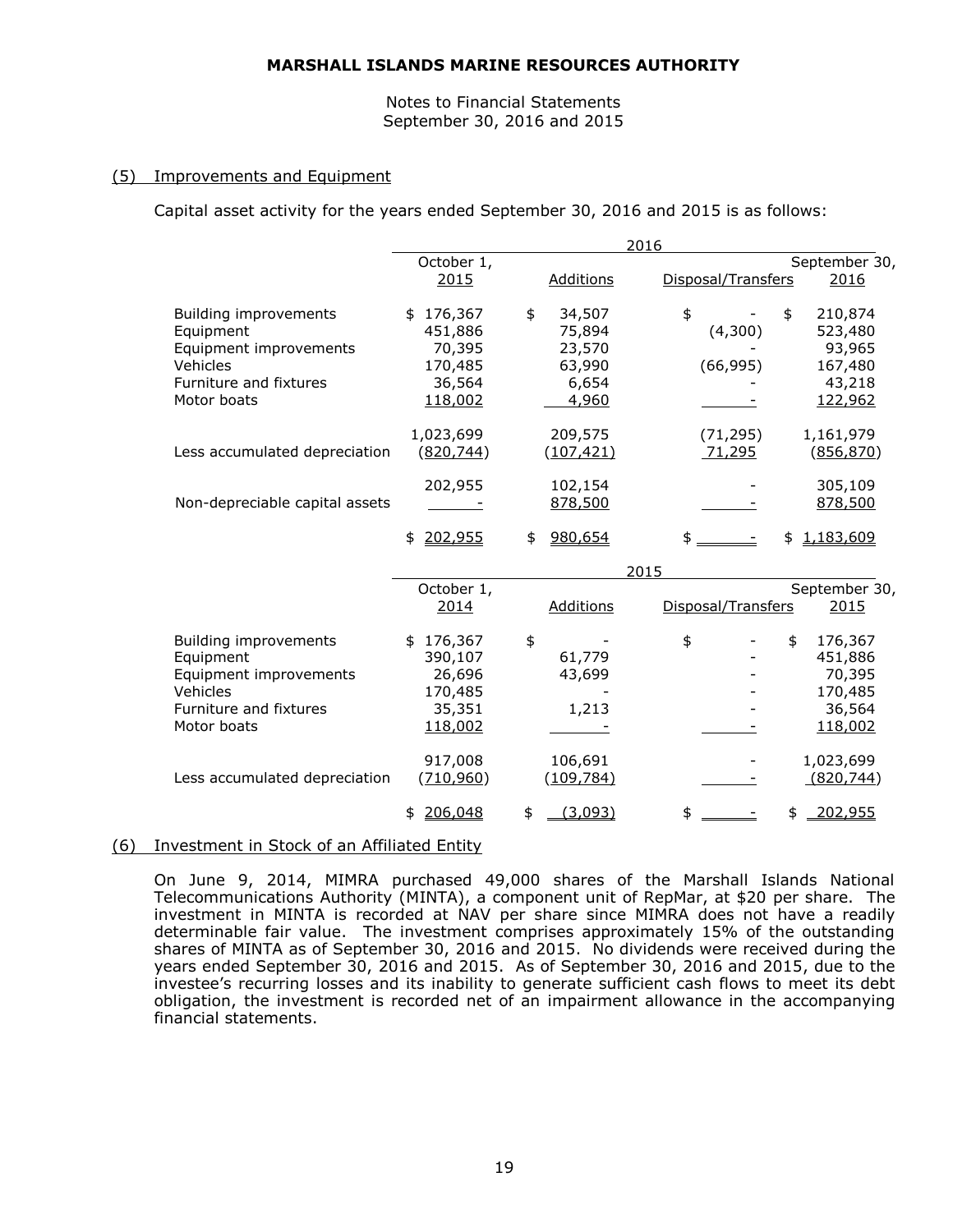Notes to Financial Statements September 30, 2016 and 2015

#### (7) Related Party Transactions

MIMRA was created by the Nitijela of RepMar under Public Law 1997-60 and is thus considered a component unit of RepMar. Accordingly, MIMRA is affiliated with all RepMarowned and affiliated entities, including Tobolar Copra Processing Authority (Tobolar) and the Office of Commerce and Investment (OCI).

MIMRA utilizes services from certain affiliated entities at substantially the same terms and conditions as those incurred from third parties. A summary of related party transactions as of September 30, 2016 and 2015 and for the years then ended is as follows:

|                                                                                                             |                                            | 2016                               |                  |
|-------------------------------------------------------------------------------------------------------------|--------------------------------------------|------------------------------------|------------------|
|                                                                                                             | <b>Expenses</b>                            | <b>Payables</b>                    | Receivables      |
| Marshall Islands Social Security<br>Administration<br>Marshall Islands National Telecommunications          | \$140,401                                  | 83,491<br>\$                       | \$               |
| Authority<br>Marshalls Energy Company, Inc.<br>RepMar                                                       | 33,988<br>74,570<br>15,121                 | 107,149<br>15,241                  | 4,500            |
| <b>Tobolar Copra Processing Authority</b><br>Other                                                          | <u>32,022</u>                              | 3,552                              | 75,000           |
|                                                                                                             | \$296,102                                  | \$209,433                          | $$ -79,500$      |
|                                                                                                             |                                            | 2015                               |                  |
|                                                                                                             | <b>Expenses</b>                            | Payables                           | Receivables      |
| Marshall Islands Social Security<br>Administration<br>Marshall Islands National Telecommunications          | \$103,502                                  | 55,733<br>\$                       | \$               |
| Authority<br>Marshalls Energy Company, Inc.<br>RepMar<br><b>Tobolar Copra Processing Authority</b><br>Other | 37,394<br>81,002<br>2,196<br>148<br>53,114 | 3,021<br>106,003<br>8,124<br>1,215 | 75,000<br>25,000 |
|                                                                                                             | \$277,356                                  | \$174,096                          | \$100,000        |

In 2013, MIMRA advanced \$100,000 to Tobolar for the purpose of assisting in funding the purchase of copra. The advance is uncollateralized and is non-interest bearing and is due and payable by Tobolar from the proceeds of oil sales. As of September 30, 2016 and 2015, \$75,000 remains uncollected and due from Tobolar.

On February 14, 2014, MIMRA advanced \$100,000 to OCI for the purpose of financing its operations. The advance is uncollateralized and is non-interest bearing and is due and payable by OCI in April 2014. As of September 30, 2015, \$25,000 remained uncollected and due from OCI and which was paid in full by OCI during the year ended September 30, 2016.

MIMRA acts as an agent of RepMar for the purposes of collecting and remitting income received from sovereign nations in accordance with various international fishing rights treaties. During the years ended September 30, 2016 and 2015, MIMRA collected \$2,978,087 and \$9,177,671, respectively, under these treaties.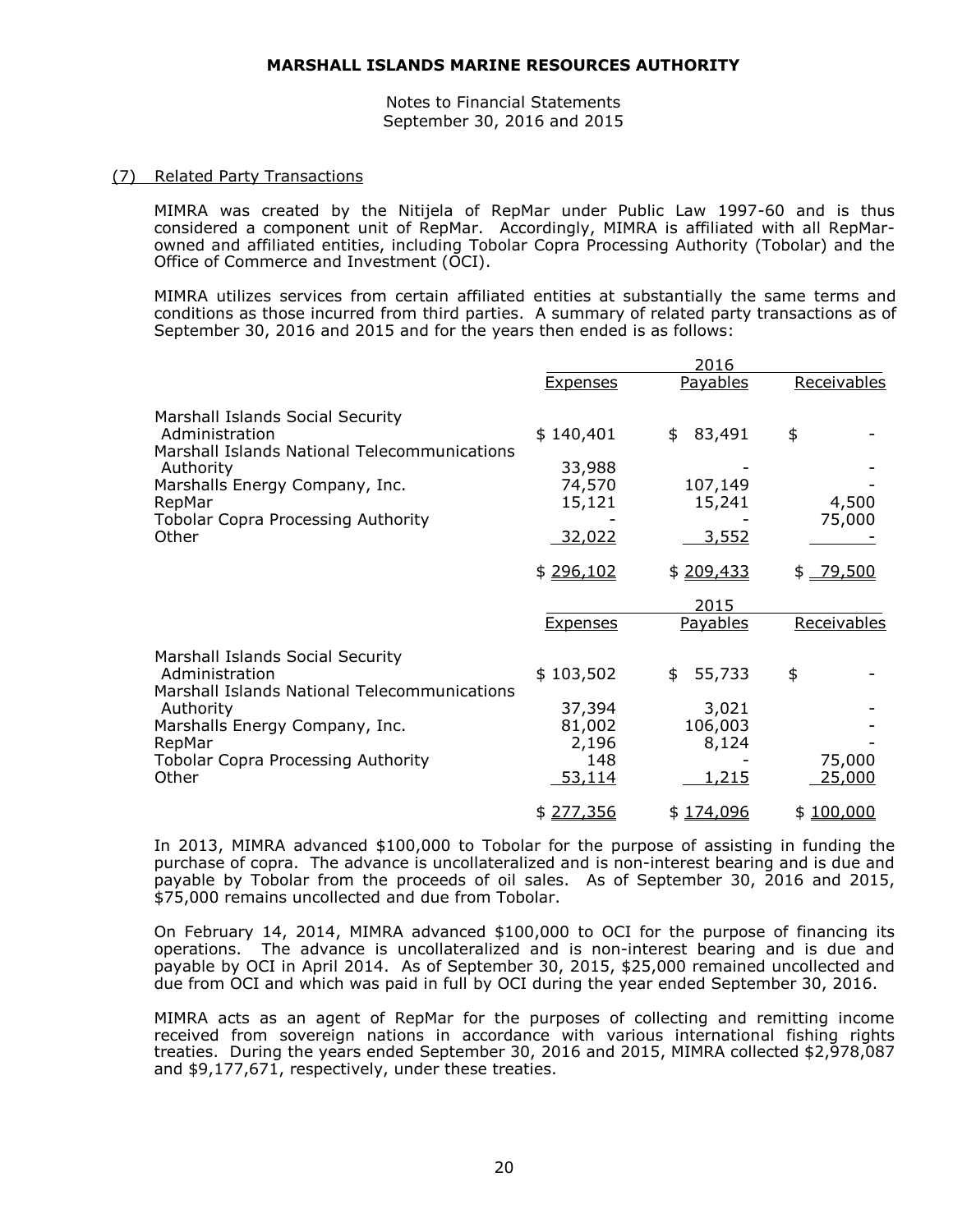Notes to Financial Statements September 30, 2016 and 2015

#### (7) Related Party Transactions, Continued

During the years ended September 30, 2016 and 2015, MIMRA provided cash contributions to RepMar's General Fund of \$20,000,000 and \$11,000,000, respectively, in accordance with annual legislative appropriations as enacted by the Nitijela. Furthermore, MIMRA provided other contributions of \$6,285,938 and \$4,773,000, respectively, in accordance with various RepMar Cabinet Minute directives. On September 29, 2016, the Nitijela of RepMar enacted the Marshall Islands Marine Resources Authority (MIMRA Surplus Funds Amendment) Act 2016, effective January 1, 2016, which provided a process for the transfer to RepMar's General Fund of any surplus funds from MIMRA.

MIMRA occupies certain office space and uses properties belonging to RepMar at no cost. No lease agreements have been executed to formalize these arrangements and no rental payments are anticipated. The fair value of these contributions is presently not determinable. Accordingly, the contributed use of facilities has not been recognized as revenue and expenses in the accompanying financial statements.

#### (8) World Bank Financing

On December 22, 2014, the World Bank approved funding to support the Pacific Islands Regional Oceanscape Program (PROP), a regional program of operations to strengthen the management of fisheries in the Pacific Islands. Various components and activities of the PROP are to be financed by the International Development Association (IDA) and the Global Environment Facility (GEF) Program. On June 26, 2015, MIMRA entered into a subsidiary agreement with RepMar for the purposes of executing the objectives of the PROP.

During the year ended September 30, 2016, MIMRA received \$700,000 from the World Bank in the form of financial support from IDA (Grant ID 0170) to support implementation of strengthening the shared management of selected Pacific Island oceanic and coastal fisheries, and the critical habitats upon which they depend. In addition, MIMRA received \$165,468 from the World Bank in the form of financial support from GEF (TF 18606).

A summary of activities under these grants is as follows:

|                                                                                                                                            | 2016                                | 2015                  |
|--------------------------------------------------------------------------------------------------------------------------------------------|-------------------------------------|-----------------------|
| IDA Grant ID 0170:<br>Balance at beginning of the year<br>Grant funds received during the year<br>Grant expenses incurred during the year  | (10, 837)<br>700,000<br>(246, 012)  | \$<br><u>(10,837)</u> |
| Balance at end of the year                                                                                                                 | \$443,151                           | \$( <u>10,837</u> )   |
| GEF Grant TF 18606:<br>Balance at beginning of the year<br>Grant funds received during the year<br>Grant expenses incurred during the year | \$<br>165,468<br>( <u>175,570</u> ) | \$                    |
| Balance at end of the year                                                                                                                 |                                     | \$                    |

Management is of the opinion that the proceeds from the IDA and GEF grants have been expended in accordance with the intended purposes as specified in the respective grant agreements.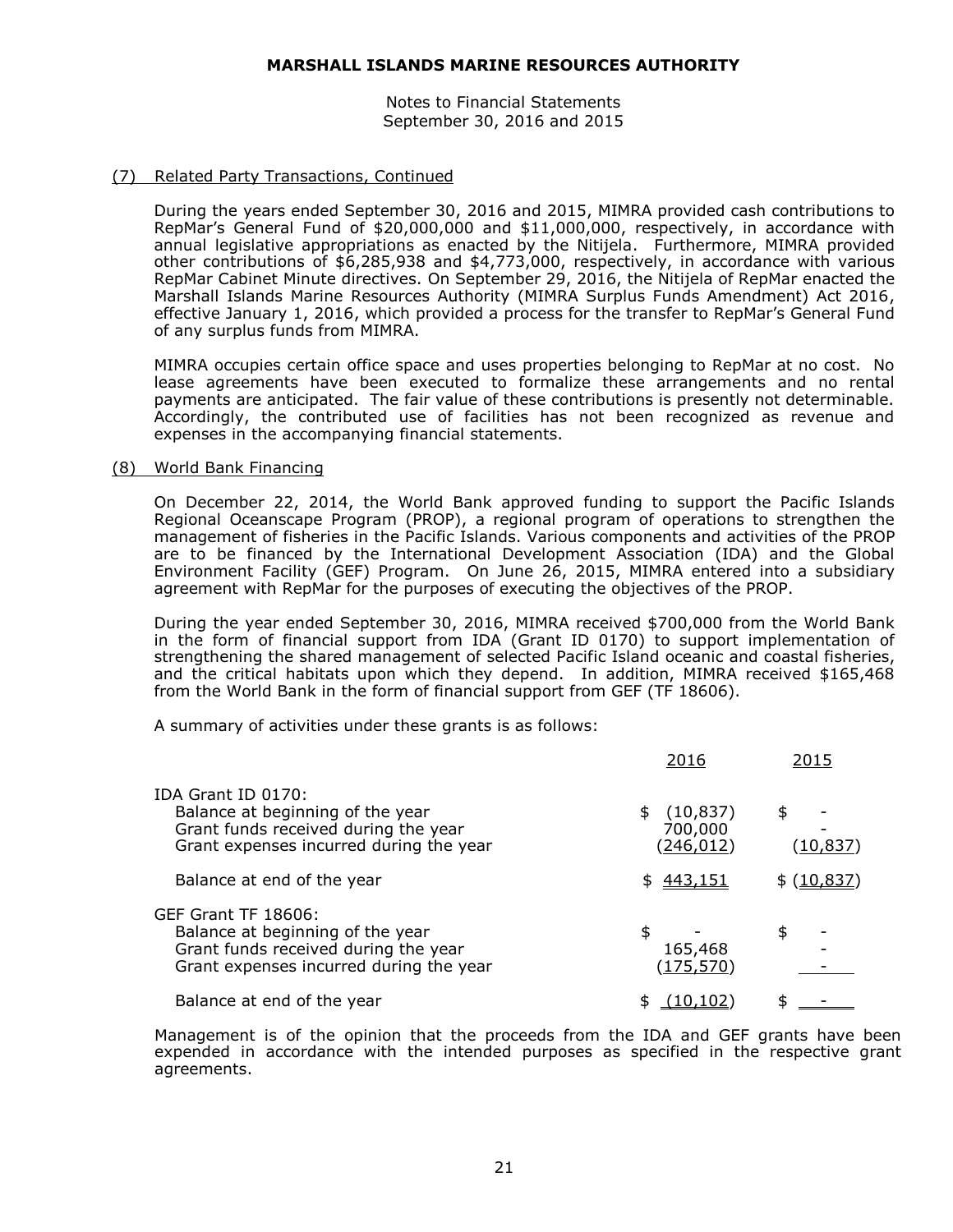Notes to Financial Statements September 30, 2016 and 2015

#### (9) PNA Office

The PNA was established by eight sovereign nations (Federated States of Micronesia, Marshall Islands, Kiribati, Tuvalu, Solomon Islands, Nauru, Papua New Guinea, and Palau) in 1982. The PNA Office was established as a quasi-governmental organization in Majuro as the Head Office of the PNA and is responsible for administering of the VDS program, including collection of revenues associated with this program. During the years ended September 30, 2016 and 2015, MIMRA recognized revenues related to the VDS program of \$23,991,991 and \$15,228,935, respectively. As of September 30, 2016 and 2015, receivables due from the PNA Office associated with VDS revenues amounted to \$3,865,660 and \$2,611,440, respectively. During the years ended September 30, 2016 and 2015, MIMRA incurred administrative fees of \$242,265 and \$71,433, respectively, associated with administration of the VDS program by the PNA Office.

#### (10) Commitments

MIMRA has assumed payment obligations under certain ground leases, which were previous obligations of RepMar's Ministry of Internal Affairs. In addition, MIMRA assumed the obligation for a ground lease, which was previously the obligation of an unrelated party. These ground leases have original terms ranging from five to twenty-five years, expiring in 2010 through 2034.

In 2016, MIMRA also purchased a building for the PNA Office and assumed obligation for an attendant lease which expires in 2037.

Total future minimum lease payments for subsequent years ending September 30, are as follows:

| Year ending<br>September 30,                                                                     |                                                                                              |
|--------------------------------------------------------------------------------------------------|----------------------------------------------------------------------------------------------|
| 2017<br>2018<br>2019<br>2020<br>2021<br>2022 - 2026<br>2027 - 2031<br>2032 - 2036<br>2037 - 2038 | 30,041<br>\$<br>30,041<br>29,548<br>27,781<br>25,803<br>68,497<br>35,505<br>35,312<br>21,840 |
|                                                                                                  | \$ 304,368                                                                                   |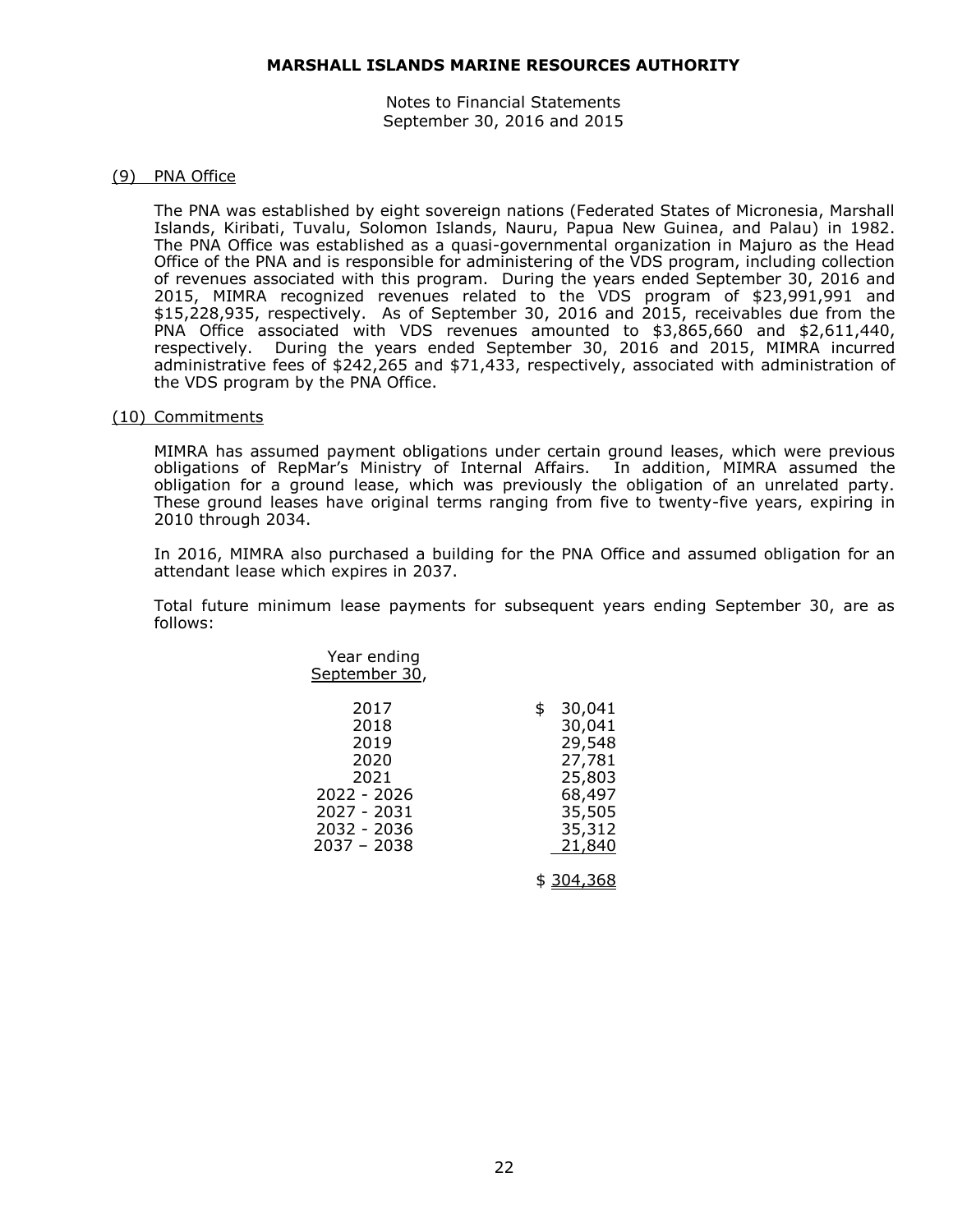Notes to Financial Statements September 30, 2016 and 2015

# (10) Commitments, Continued

MIMRA has entered into lease agreements expiring over various years through December 15, 2022. Future minimum lease income for the subsequent years ending September 30 is as follows:

| Year ending<br>September 30,                        |                                                               |
|-----------------------------------------------------|---------------------------------------------------------------|
| 2017<br>2018<br>2019<br>2020<br>2021<br>2022 - 2023 | \$<br>20,265<br>20,265<br>20,265<br>20,265<br>16,098<br>8,778 |
|                                                     | \$ <u>105,93</u>                                              |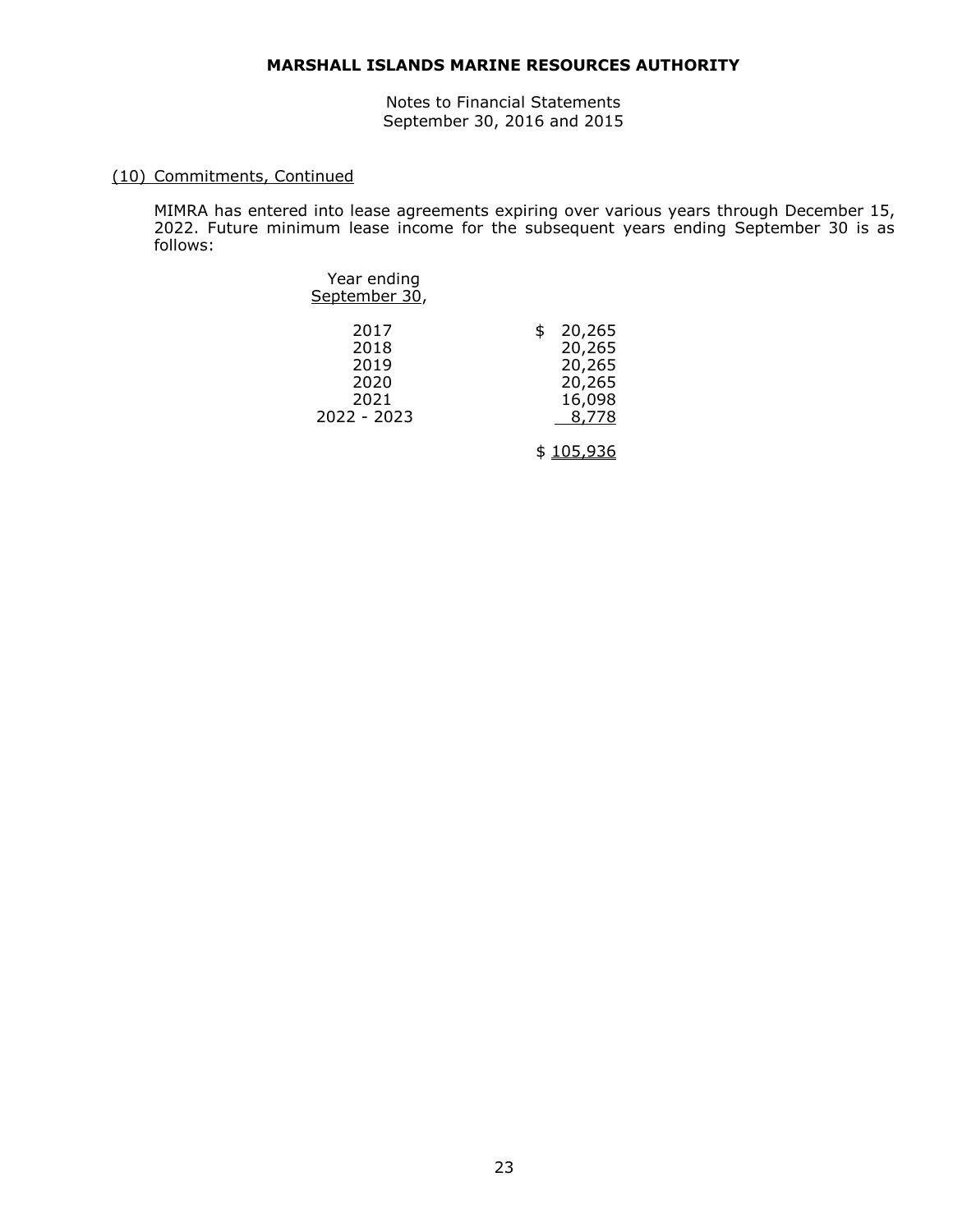

Deloitte & Touche LLP 361 South Marine Corps Drive Tamuning, GU 96913 USA

Tel: +1 (671) 646-3884 Fax: +1 (671) 649-4265

www.deloitte.com

#### **INDEPENDENT AUDITORS' REPORT ON INTERNAL CONTROL OVER FINANCIAL REPORTING AND ON COMPLIANCE AND OTHER MATTERS BASED ON AN AUDIT PERFORMED IN ACCORDANCE WITH** *GOVERNMENT AUDITING STANDARDS*

Board of Directors Marshall Islands Marine Resources Authority:

We have audited, in accordance with auditing standards generally accepted in the United States of America and the standards applicable to financial audits contained in *Government Auditing Standards* issued by the Comptroller General of the United States, the financial statements of Marshall Islands Marine Resources Authority (MIMRA), which comprise the statement of net position as of September 30, 2016, and the statements of revenues, expenses and changes in net position and of cash flows for the year then ended, and the related notes to the financial statements, and have issued our report thereon dated June 20, 2017.

#### **Internal Control Over Financial Reporting**

In planning and performing our audit of the financial statements, we considered MIMRA's internal control over financial reporting (internal control) to determine the audit procedures that are appropriate in the circumstances for the purpose of expressing our opinion on the financial statements, but not for the purpose of expressing an opinion on the effectiveness of MIMRA's internal control. Accordingly, we do not express an opinion on the effectiveness of MIMRA's internal control.

A *deficiency in internal control* exists when the design or operation of a control does not allow management or employees, in the normal course of performing their assigned functions, to prevent, or detect and correct, misstatements on a timely basis. A *material weakness* is a deficiency, or a combination of deficiencies, in internal control, such that there is a reasonable possibility that a material misstatement of the entity's financial statements will not be prevented, or detected and corrected on a timely basis. A *significant deficiency* is a deficiency, or a combination of deficiencies, in internal control that is less severe than a material weakness, yet important enough to merit attention by those charged with governance.

Our consideration of internal control was for the limited purpose described in the first paragraph of this section and was not designed to identify all deficiencies in internal control that might be material weaknesses or significant deficiencies and therefore, material weaknesses or significant deficiencies may exist that were not identified. We did identify certain deficiencies in internal control, described in the accompanying Schedule of Findings and Responses as items 2016-001 and 2016-002 that we consider to be material weaknesses.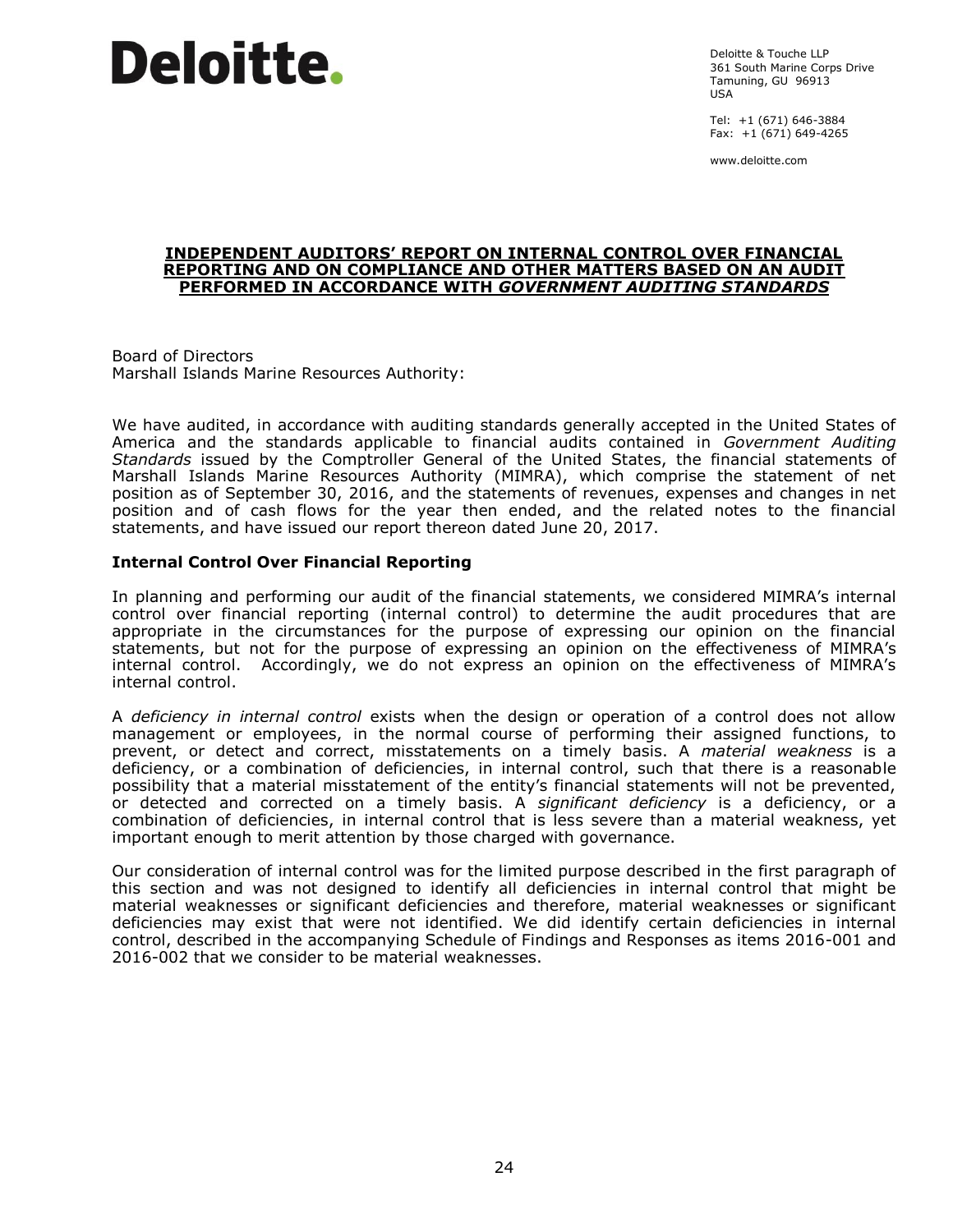# Deloitte.

# **Compliance and Other Matters**

As part of obtaining reasonable assurance about whether MIMRA's financial statements are free from material misstatement, we performed tests of its compliance with certain provisions of laws, regulations, contracts, and grant agreements, noncompliance with which could have a direct and material effect on the determination of financial statement amounts. However, providing an opinion on compliance with those provisions was not an objective of our audit, and accordingly, we do not express such an opinion. The results of our tests disclosed instances of noncompliance or other matters that are required to be reported under *Government Auditing Standards* and which are described in the accompanying Schedule of Findings and Responses as item 2016-003.

## **MIMRA's Responses to Findings**

MIMRA's responses to the findings identified in our audit are described in the accompanying Schedule of Findings and Responses. MIMRA's responses were not subjected to the auditing procedures applied in the audit of the financial statements and, accordingly, we express no opinion on them.

#### **Purpose of this Report**

The purpose of this report is solely to describe the scope of our testing of internal control and compliance and the result of that testing, and not to provide an opinion on the effectiveness of MIMRA's internal control or on compliance. This report is an integral part of an audit performed in accordance with *Government Auditing Standards* in considering MIMRA's internal control and compliance. Accordingly, this communication is not suitable for any other purpose.

loite Naskell

June 20, 2017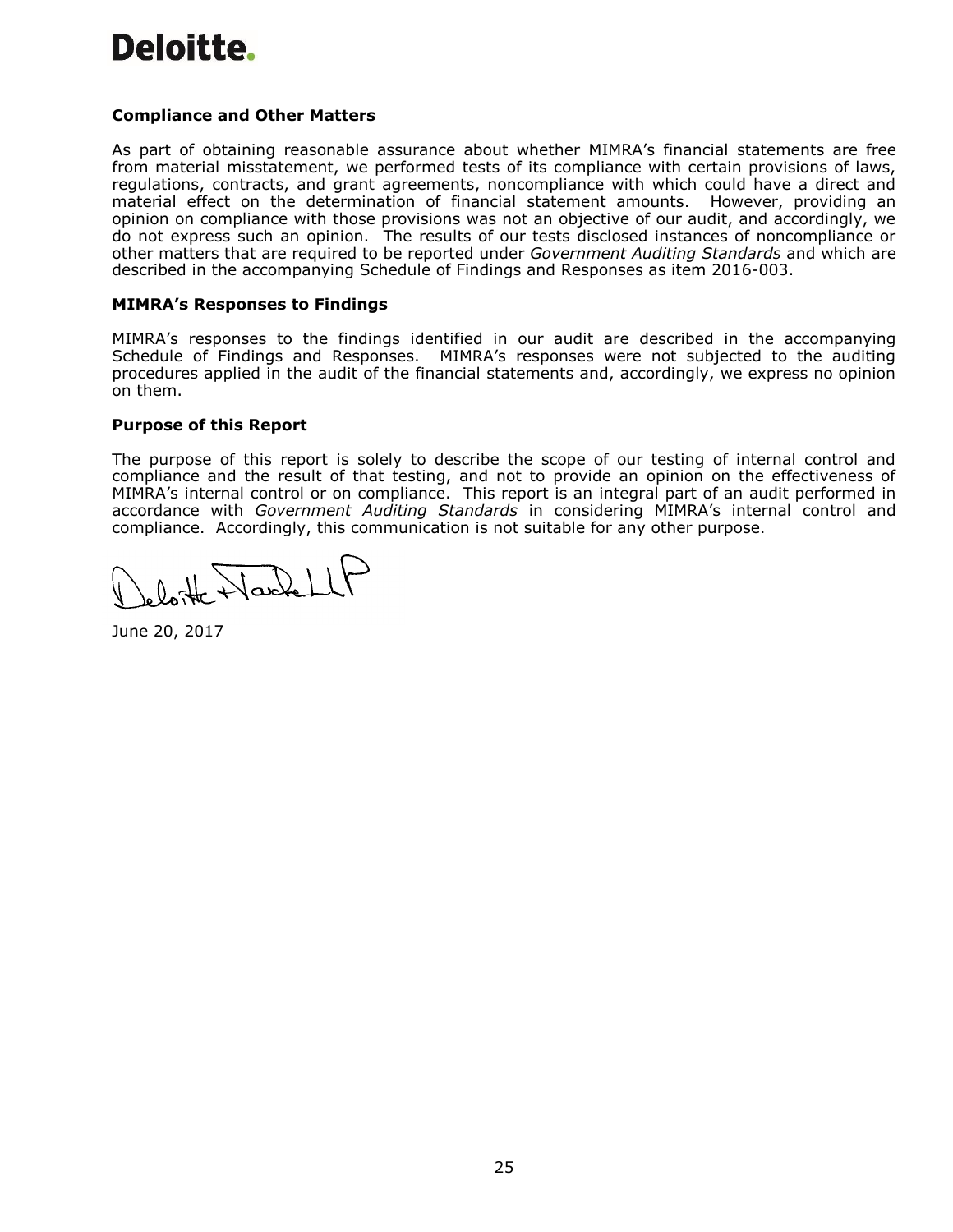Schedule of Findings and Responses Year Ended September 30, 2016

#### Financial Reporting

#### Finding No. 2016-001

Criteria: Timely financial reporting should be facilitated by internal controls conducive to the preparation and independent review of reconciliations of significant general ledger accounts.

Condition: MIMRA did not close its fiscal year September 30, 2016 financial information (trial balance and subsidiary ledgers) until April 3, 2017.

Cause: The cause of the above condition is the lack of timely closing at year-end and the absence of timely reviews and reconciliations of significant general ledger accounts.

**Effect:** The trial balance was not timely provided for audit purposes.

Recommendation: We recommend that MIMRA implement internal control procedures to facilitate more timely general ledger reconciliation processes.

Auditee Response and Corrective Action Plan: As the Accountant, I assure everyone that this would be the first and the last time that this finding will appear. I will make sure that all adjustments will be posted at the end of the month after the fiscal year ends, and will submit the trial balance, schedules and general ledger on time.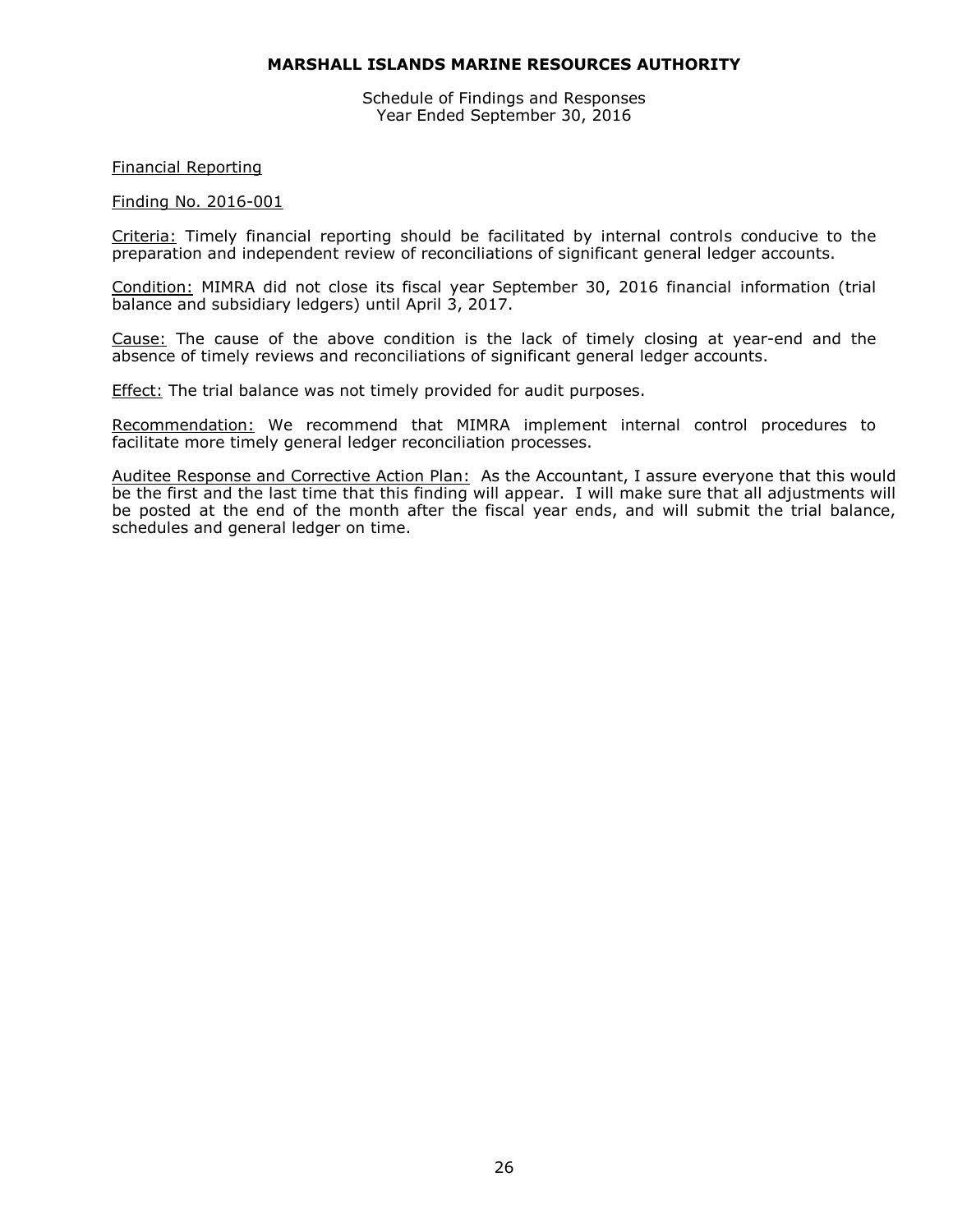Schedule of Findings and Responses, Continued Year Ended September 30, 2016

#### Valuation of Purchased Building

#### Finding No. 2016-002

Criteria: An appraisal or valuation should be performed to support the appropriateness of the agreed upon value of a purchased building.

Condition: An independent appraisal or valuation to support the purchase of a \$500,000 building was not obtained.

Cause: The cause of the above condition is a lack of an independent appraisal or valuation associated with the building purchase.

**Effect:** The effect of the above condition is the uncertainty of the appropriateness of the determination of the building purchase price.

Recommendation: We recommend that management conduct an independent appraisal or valuation of the building to support the appropriateness of the purchase price.

Auditee Response and Corrective Action Plan: Payment of the above has been made already on January 20, 2016. Since we don't have available appraisal offices and personnel in the island, we can hire a local construction company engineer or we will request the engineer from the Ministry of Public Works to do the appraisal to address this finding. As soon as the appraisal is done, MIMRA will submit the result to the auditor for their reference.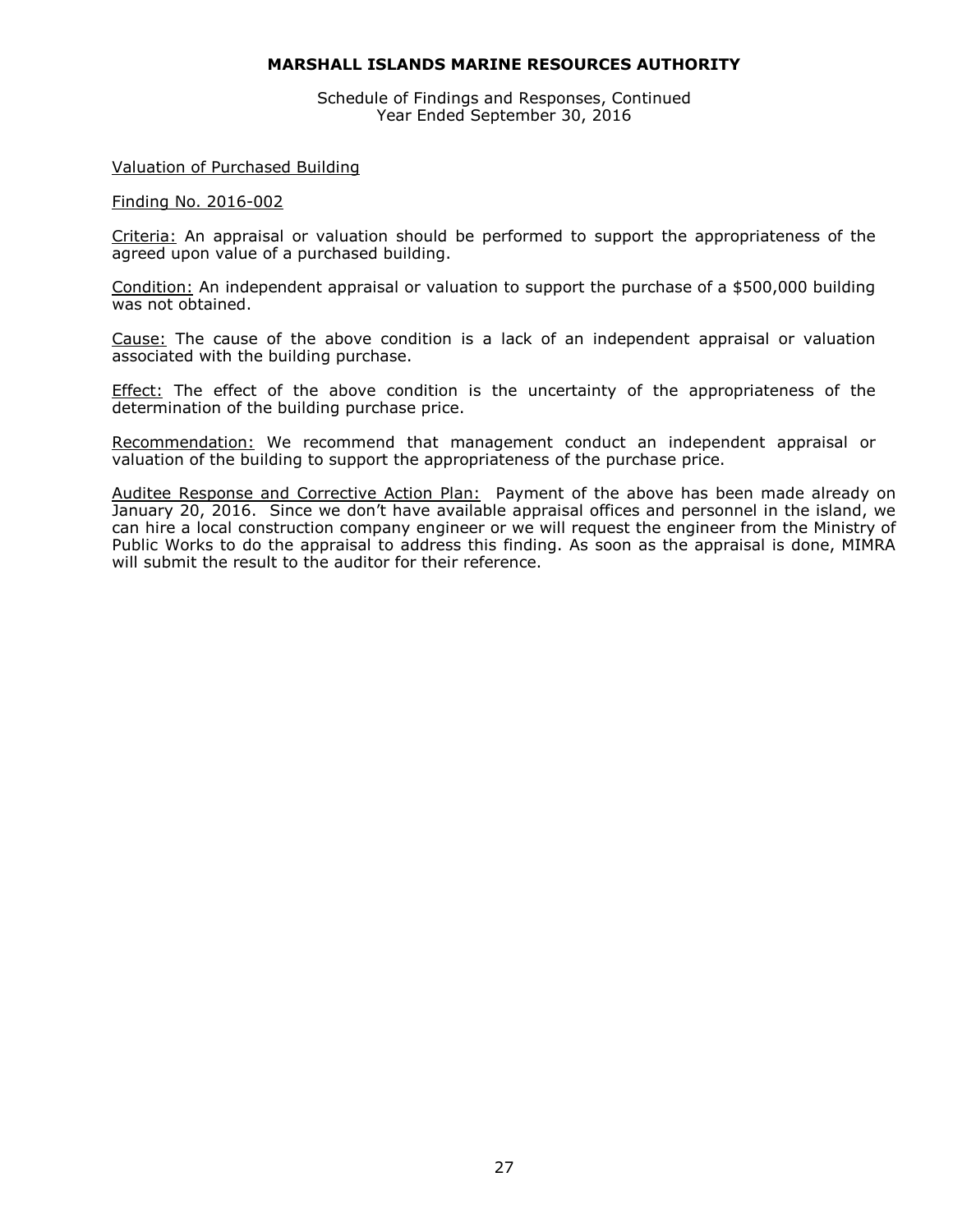Schedule of Findings and Responses, Continued Year Ended September 30, 2016

Local Noncompliance

Finding No. 2016-003

Criteria: RepMar's Procurement Code states the following:

- (a) Section 124 unless otherwise authorized by law, all Government contracts shall be awarded by competitive sealed bidding.
- (b) Section 127 procurement of goods and services not exceeding \$25,000 may be made in accordance with small purchase procedures promulgated by Repmar's Policy Office; provided, however, that procurement requirements shall not be artificially divided so as to constitute a small purchase under this Section. Small purchase procedures are those relatively simple and informal methods for securing services, supplies, or other property that do not cost more than \$25,000. RepMar's Ministry of Finance has previously declared that if small purchase procedures are used, price or rate quotations shall be obtained from an adequate number of qualified sources.
- (c) Section 128 a contract may be awarded for a supply, service, or construction item without competition when it is determined in writing that there is only one source for the required supply, service, or construction item.
- (d) Section 129 notwithstanding any other provision of this Act, emergency procurement may be made when there exists a threat to public health, welfare, or safety under emergency conditions as defined in regulations promulgated by the Policy Office; provided, that such emergency procurement shall be made with such competition as is practicable under the circumstances. A written determination of the basis for the emergence and for the selection of the particular contractor shall be included in the contract file.

Condition: The following payments were not adequately documented to evidence compliance with the procurement process set forth in the criteria:

- 1) Airfare of \$31,387 for the Director and Minister of R&D on business class for a HN/NRT/TPR/NRT/HN trip
- 2) Contractor payment of \$8,200 for repairs and maintenance
- 3) Purchase of a vehicle (Chevrolet Colorado 4x4) amounting to \$32,995
- 4) Airfare amounting to \$10,450 for an employee and dependents for a relocation allowance

Cause: The cause of the above condition is a lack of planning and adequate internal control policies and procedures requiring documentation of procurement procedures and compliance with RepMar's Procurement Code.

Effect: The effect of the above condition is noncompliance with RepMar's Procurement Code.

Recommendation: We recommend that management establish adequate internal control policies and procedures requiring compliance with RepMar's Procurement Code.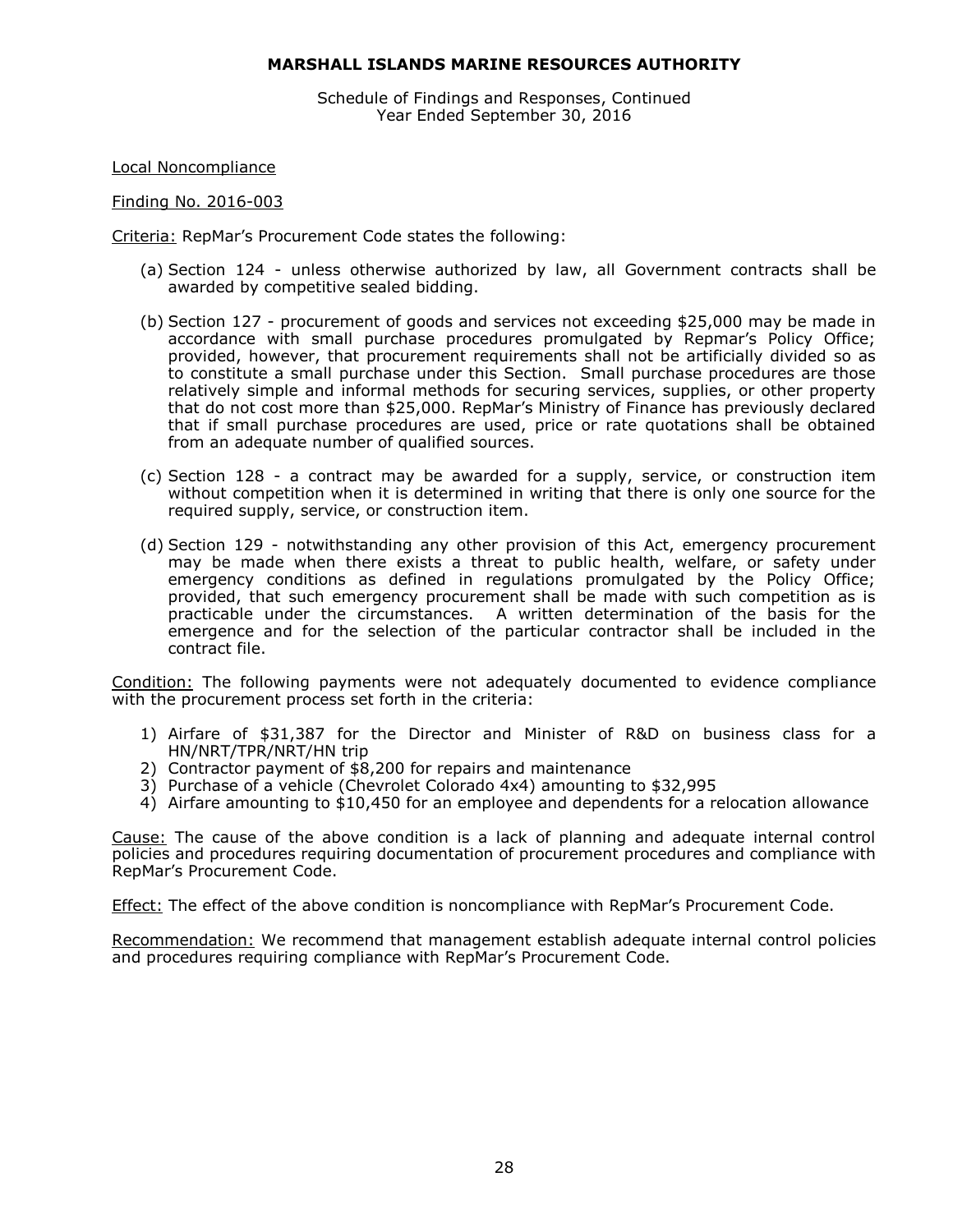Schedule of Findings and Responses, Continued Year Ended September 30, 2016

#### Local Noncompliance, Continued

#### Finding No. 2016-003, Continued

#### Auditee Response and Corrective Action Plan:

1-We don't have a chance of doing online booking due to the fact that MIMRA has no corporate credit card to do so; thus, we are doing our booking locally and the travel agent will do the work for us for the connecting flight to the various destination. Actually, there are two separate Travel Authorization for this but since there is only one payee, we make one check for the two Travel Authorization, in good faith.

2-This is the repair of boston whaler---we did not do three quotation on this one but we prepare a Purchase Order, as basis for payment.

3-We have at least two quotations for this acquisition but since it is more than the threshold of \$25,000 it seems that we need a proposal from the vendors. A PO is also prepared for this.

4-This payment for relocation is for the employee and dependents. This was part of his contract that MIMRA will pay the relocation allowance after two years on his and the dependents vacation. This is the cheapest route to his place of origin, as stated in the response to the first item, we don't have corporate credit card; thus booking online is out of the question. MIMRA goes to the local travel agent for the booking using the Our Airlines for this is the cheapest route. If we will use the route via Honolulu, it would be a bit more expensive.

As the accountant, we will do our best to follow the recommendation by the external auditor.